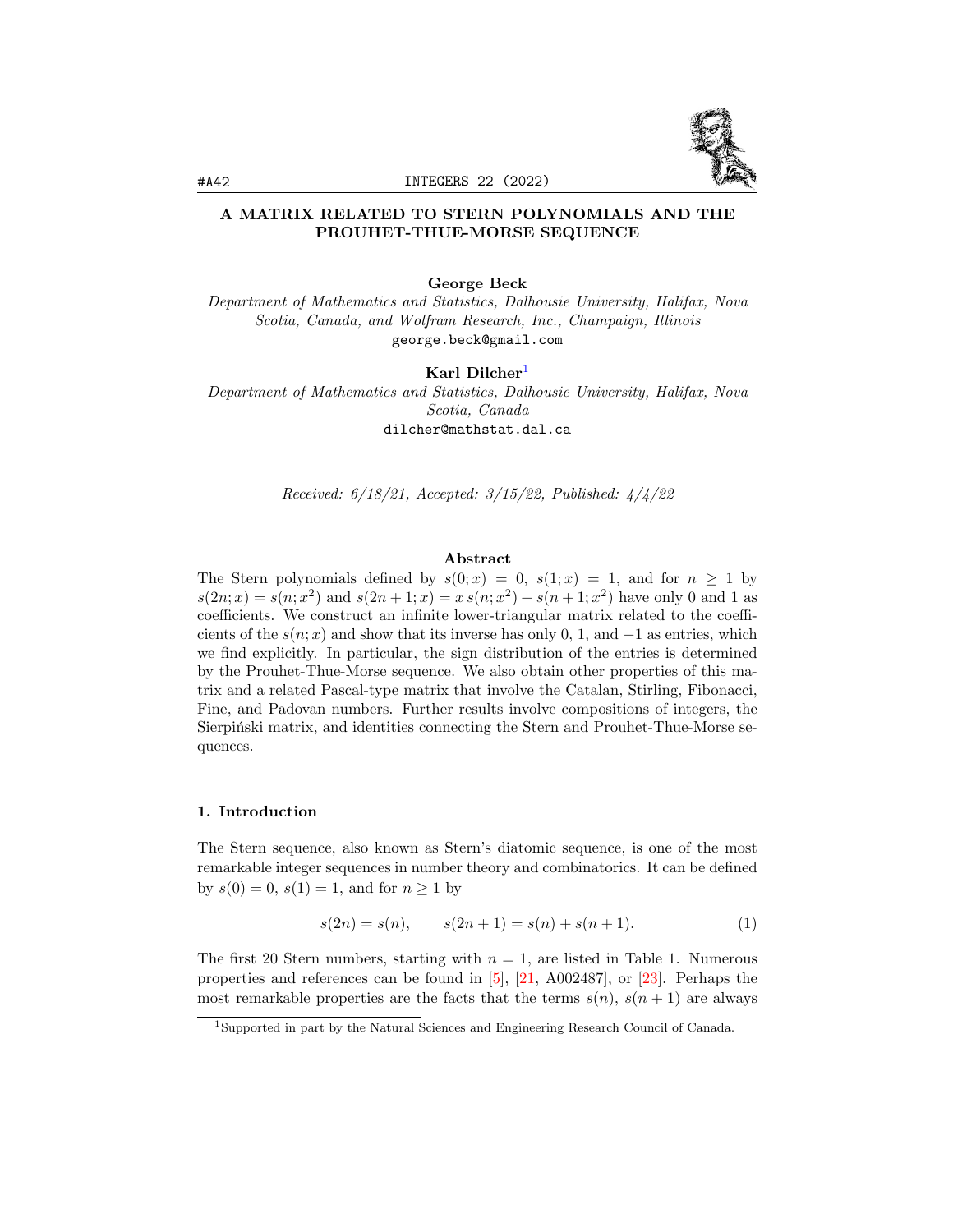relatively prime, and that each positive reduced rational number occurs once and only once in the sequence  $\{s(n)/s(n+1)\}_{n>1}$ .

In two papers published in 2007, the Stern sequence was extended to two quite different sequences of polynomials, both with interesting and useful properties: one by Klavžar, Milutinović and Petr  $[18]$ , and the other by the second author and K. B. Stolarsky [\[11\]](#page-28-2). In this paper we only consider the sequence introduced in [\[11\]](#page-28-2); it is defined by  $s(0; x) = 0$ ,  $s(1; x) = 1$ , and for  $n \ge 1$  recursively by

<span id="page-1-3"></span><span id="page-1-2"></span>
$$
s(2n; x) = s(n; x^2),\tag{2}
$$

$$
s(2n+1;x) = x s(n;x2) + s(n+1;x2).
$$
\n(3)

The first few of these Stern polynomials are listed in Table 1; numerous properties can be found in  $[11]$  and  $[12]$ . Here we only repeat the obvious properties that  $s(n; 0) = 1$  for  $n \geq 1$ , and

<span id="page-1-1"></span>
$$
s(n; 1) = s(n), \qquad s(2^n; x) = 1 \quad (n \ge 0). \tag{4}
$$

To give an expression for the degree of  $s(n; x)$ , let  $\nu(n)$  be the 2-adic valuation of n, that is,  $\nu(n)$  is the greatest integer such that  $2^{\nu(n)}$  divides n. Then for  $n \geq 1$  we have

<span id="page-1-0"></span>
$$
\deg s(n; x) = \frac{n - 2^{\nu(n)}}{2}, \qquad \deg s(2n + 1; x) = n. \tag{5}
$$

Another important property of these Stern polynomials is that they are  $(0, 1)$ polynomials (or Newman polynomials), which is not the case for the Stern polynomials of Klavžar et al.

| $\, n$                      | s(n)           | s(n; x)             | $\boldsymbol{n}$ | s(n)           | s(n; x)                                   |
|-----------------------------|----------------|---------------------|------------------|----------------|-------------------------------------------|
|                             |                |                     |                  | 5 <sup>5</sup> | $1 + x + x^3 + x^4 + x^5$                 |
| $\mathcal{D}_{\mathcal{L}}$ |                |                     | 12               | $\mathcal{D}$  | $1 + x^4$                                 |
| 3                           | $\overline{2}$ | $1+x$               | 13               |                | $1 + x + x^2 + x^5 + x^6$                 |
| $\overline{4}$              |                |                     | 14               |                | 3   $1 + x^2 + x^6$                       |
| 5                           | 3              | $1 + x + x^2$       | 15               | $\overline{4}$ | $1 + x + x^3 + x^7$                       |
| 6                           | $\overline{2}$ | $1+x^2$             | 16               |                |                                           |
|                             | 3              | $1 + x + x^3$       | 17               | 5              | $1 + x + x^2 + x^4 + x^8$                 |
| 8                           | 1              |                     | 18               | $\overline{4}$ | $1 + x^2 + x^4 + x^8$                     |
| 9                           | 4              | $1 + x + x^2 + x^4$ | 19               |                | 7   $1 + x + x^3 + x^4 + x^5 + x^8 + x^9$ |
| 10                          | 3              | $1 + x^2 + x^4$     | 20               | 3              | $1 + x^4 + x^8$                           |

**Table 1:**  $s(n)$  and  $s(n; x)$ ,  $1 \le n \le 20$ .

It is the main purpose of this paper to explore a matrix related to the Stern polynomials  $s(n; x)$ . This is best described by beginning with the infinite identity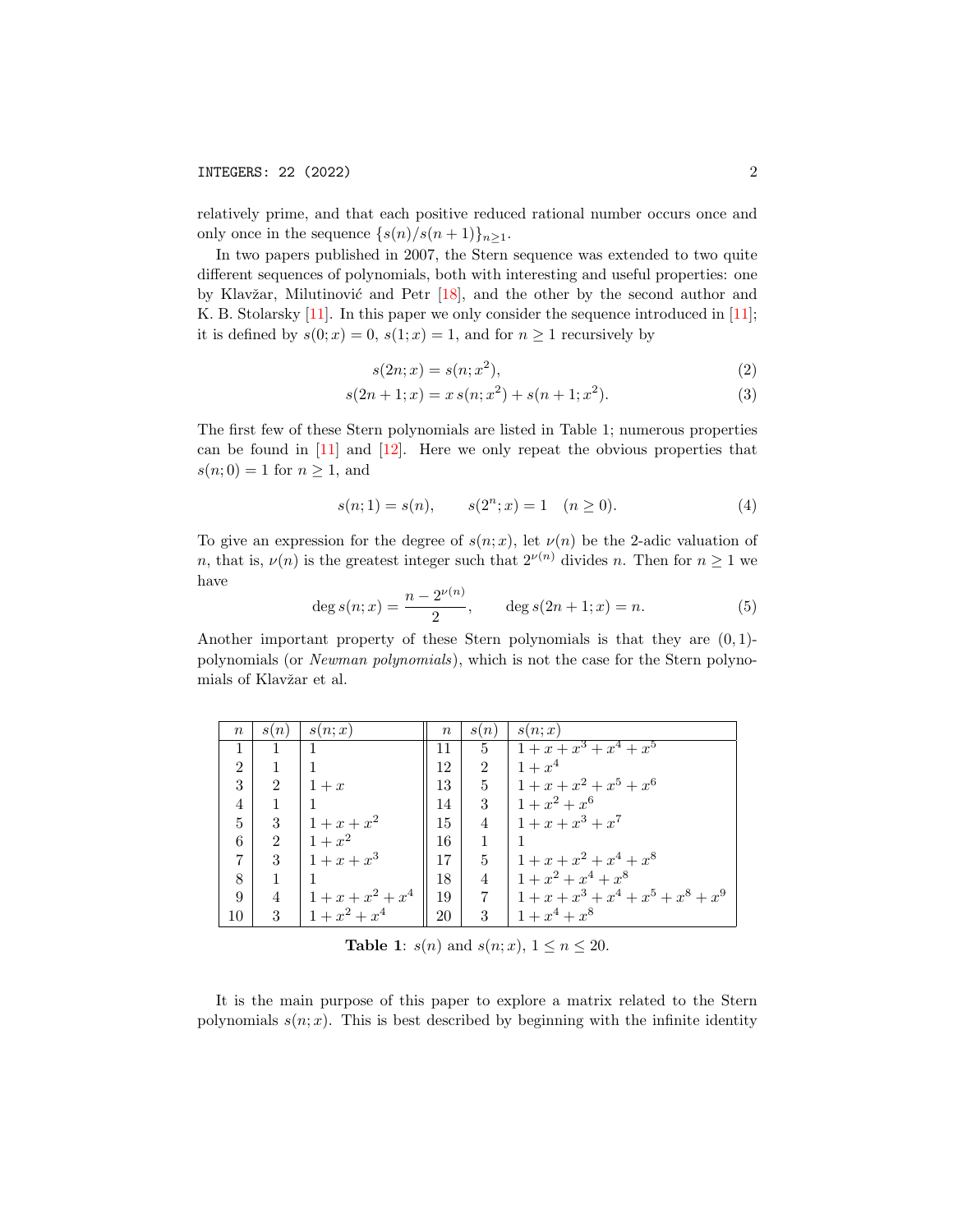matrix; for each  $n \geq 1$  we put the coefficients of  $s(n; x)$  into row n, starting with the constant coefficient 1 and going left from the main diagonal, which is possible by [\(5\)](#page-1-0). All remaining entries in this row are set to 0. We denote the resulting infinite matrix by  $R$ , and let  $R_N$  denote the submatrix consisting of the first  $N$  rows and columns; see  $(6)$  for the matrix  $R_{10}$ . Here and in all later matrices the dots stand for zeros, and  $R$  and all  $R_N$  are, by definition, lower triangular.

<span id="page-2-0"></span>R<sup>10</sup> := 1 · 1 · 1 1 · · · 1 · · 1 1 1 · · · 1 · 1 · · · 1 · 1 1 · · · · · · · 1 · · · · 1 · 1 1 1 · · · · · 1 · 1 · 1 . (6)

We can also consider a closely related polynomial sequence  $r(n; x)$  formed by taking the reciprocal polynomial of  $s(n; x)$  and multiplying by an appropriate power of  $x$  to get degree  $n$ . In other words, we define

<span id="page-2-2"></span>
$$
r(n; x) := x^n s(n; \frac{1}{x}).\tag{7}
$$

Then row n of the lower-triangular part of the matrix  $R$  contains the coefficients of  $r(n; x)$ , with leading coefficient on the diagonal.

By construction, the matrices  $R$  and  $R_N$  are invertible, and obviously the inverses  $R^{-1}$  and  $(R_N)^{-1}$  are again lower triangular with integer entries. However, it is rather surprising that the only entries that occur seem to be  $0, 1$ , and  $-1$ ; see  $(8)$ .

<span id="page-2-1"></span>
$$
(R_{10})^{-1} := \begin{pmatrix} 1 & & & & & & & \\ \cdot & 1 & & & & & & & \\ \cdot & -1 & 1 & & & & & & \\ \cdot & 1 & -1 & -1 & 1 & & & & \\ \cdot & \cdot & -1 & \cdot & 1 & & & & \\ \cdot & \cdot & \cdot & \cdot & \cdot & \cdot & \cdot & 1 & & \\ \cdot & -1 & 1 & 1 & -1 & 1 & -1 & -1 & 1 & 1 \\ \cdot & \cdot & \cdot & 1 & \cdot & -1 & \cdot & -1 & \cdot & 1 \end{pmatrix} \tag{8}
$$

We also observe that all nonzero entries in the second and third lower diagonals are −1, and that in general all nonzero entries on a fixed diagonal have the same sign. The sign pattern is quite obvious in the penultimate row in [\(8\)](#page-2-1). To make it even more obvious, row 17 of  $R^{-1}$ , going to the main diagonal, is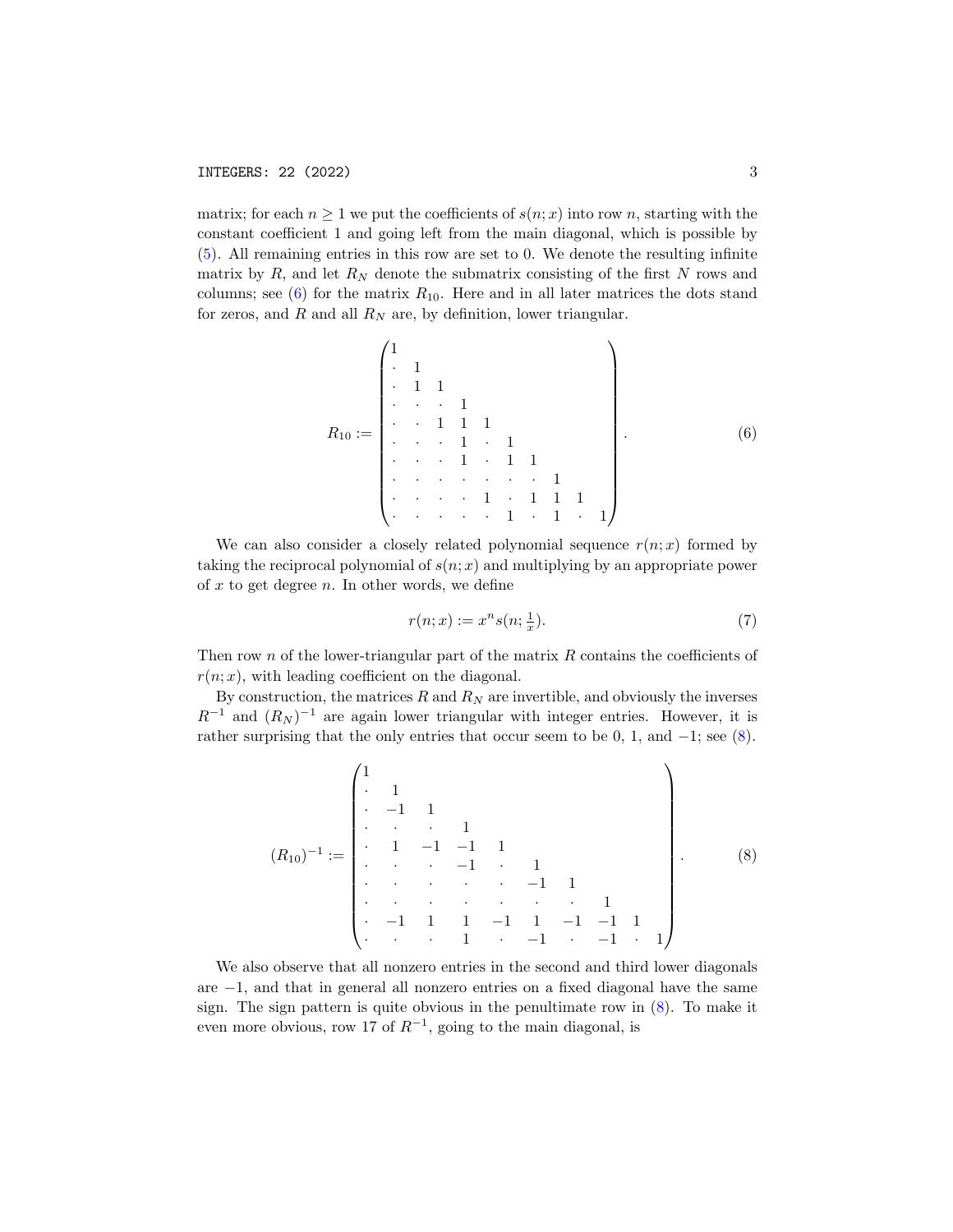0 1 −1 −1 1 −1 1 1 −1 −1 1 1 −1 1 −1 −1 1 .

When read from right to left, this is reminiscent of the Prouhet-Thue-Morse sequence  $(t_n)$  which can be defined by  $t_0 = 0$  and

<span id="page-3-4"></span>
$$
t_{2n} = t_n, \qquad t_{2n+1} = 1 - t_n. \tag{9}
$$

The first 16 terms are  $0110100110010110$ . There are several other ways of generating this sequence; see, e.g., [\[2,](#page-28-4) Sect. 1.6, 5.1].

We are now ready to state our main result. As usual,  $(R^{-1})_{n,k}$ , for  $n \geq 1$  and  $k \geq 1$ , denotes the entry in row n and column k in the matrix  $R^{-1}$ .

<span id="page-3-2"></span>**Theorem 1.** The infinite lower-triangular matrix  $R^{-1}$  has only entries 0, 1, -1. In particular,  $(R^{-1})_{1,1} = 1$ , and for  $n \geq 2$  and  $1 \leq k \leq n$  we have

<span id="page-3-0"></span>
$$
\left| (R^{-1})_{n,k} \right| \equiv \binom{2n-k-1}{n-k} \pmod{2},\tag{10}
$$

and the sign of  $(R^{-1})_{n,k}$  is  $(-1)^{t_{n-k}}$ , where  $(t_n)$  is the Prouhet-Thue-Morse sequence.

We prove  $(10)$  by first considering a shifted Pascal matrix P and its inverse; this will be done in Section [2.](#page-3-1) In Section [3](#page-7-0) we complete the proof of Theorem [1,](#page-3-2) using factors of certain polynomials. We explore the row, column, and antidiagonal sums of the matrices R and  $R^{-1}$  in Section [4.](#page-11-0) The row sums of a matrix formed by a Hadamard product leads to a connection with compositions of integers; we investi-gate this in Section [5.](#page-16-0) Another related infinite matrix  $S$ , based on the Sierpinski gasket, and its inverse occur in Section [6,](#page-21-0) and we conclude this paper with some further remarks and results in Section [7.](#page-22-0)

#### <span id="page-3-1"></span>2. A Pascal-Type Matrix

It has been known for some time, at least since Carlitz's paper [\[7\]](#page-28-5) of 1960, that there is a close connection between the Stern sequence  $(s(n))$  and binomial coefficients. In fact, Carlitz showed that for a fixed  $n \geq 0$ , the number of odd binomial coefficients  $\binom{n-k}{k}$  is given by  $s(n + 1)$ . This indicates that it will be of interest to consider binomial coefficients (mod 2), and we use the notation

<span id="page-3-3"></span>
$$
\binom{n}{k}^* \in \{0, 1\}, \quad \text{where} \quad \binom{n}{k}^* \equiv \binom{n}{k} \pmod{2}. \tag{11}
$$

Then Carlitz's result can be rewritten as

<span id="page-3-5"></span>
$$
s(n+1) = \sum_{k=0}^{\lfloor \frac{n}{2} \rfloor} {n-k \choose k}^*;
$$
 (12)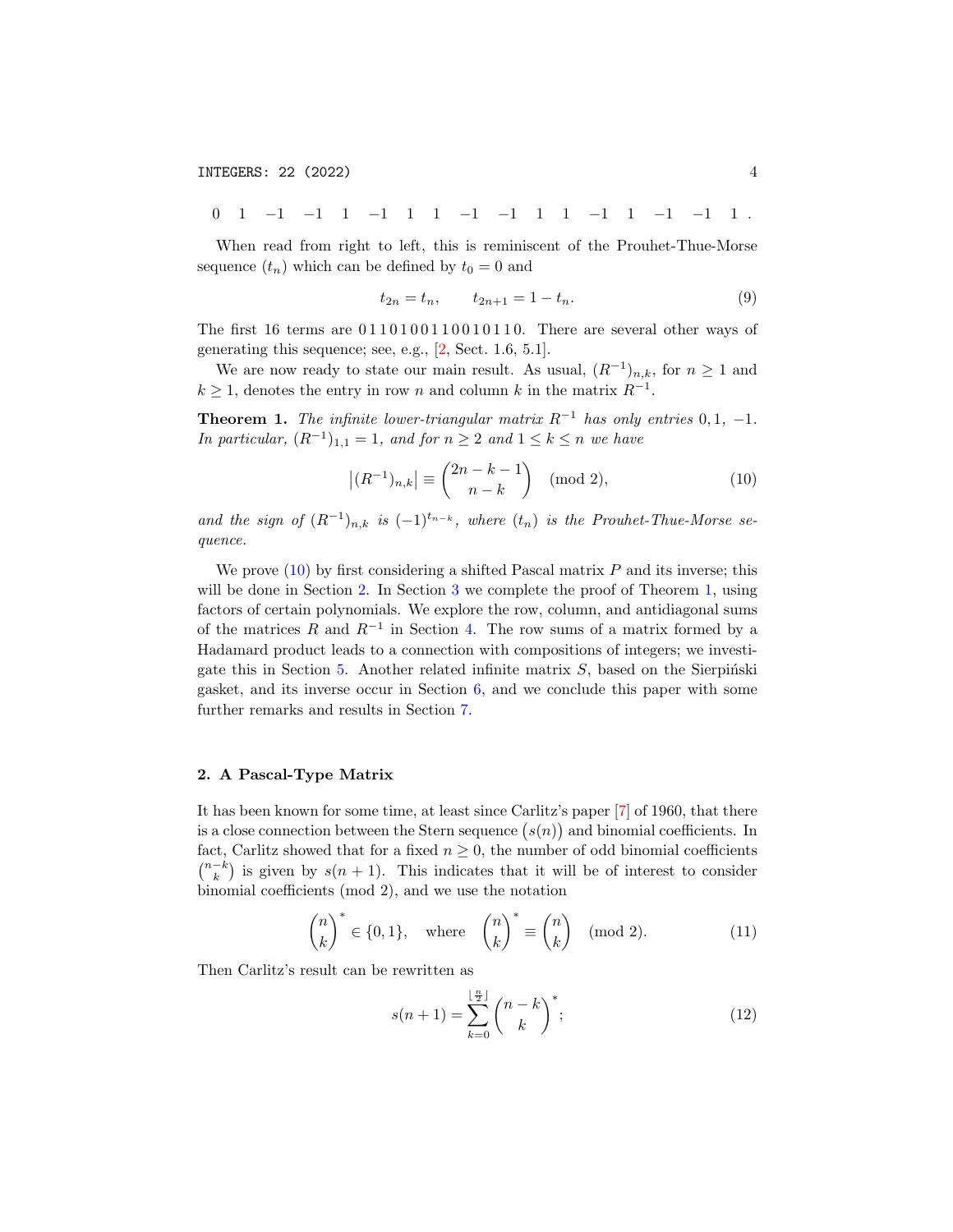this was also obtained in  $[14, p. 319]$  $[14, p. 319]$ . A polynomial analogue of this identity was given in [\[11\]](#page-28-2) in terms of the Chebyshev polynomials  $U_n(x)$ . A well-known explicit expansion of  $U_n(x)$  (see, e.g., [\[7,](#page-28-5) Eqn. (2.16)]) then gives

$$
s(n+1;x) = \sum_{k=0}^{\lfloor \frac{n}{2} \rfloor} {n-k \choose k}^* x^k,
$$
 (13)

which was first stated in this form in [\[10\]](#page-28-7), with applications and extensions. With [\(7\)](#page-2-2) we now have

<span id="page-4-0"></span>
$$
r(n;x) = \sum_{k=0}^{\lfloor \frac{n-1}{2} \rfloor} {n-1-k \choose k}^* x^{n-k},
$$
\n(14)

and according to the definition of  $r(n; x)$  and the matrix R, the coefficient on the right of [\(14\)](#page-4-0) is the entry in row n and column  $n - k$  of R.

We now consider the "non-starred" version of the right-hand side of  $(14)$ , namely the polynomials

<span id="page-4-1"></span>
$$
\rho(n;x) := \sum_{k=0}^{\lfloor \frac{n-1}{2} \rfloor} {n-1-k \choose k} x^{n-k} = \sum_{k=1}^{n} {k-1 \choose n-k} x^k,
$$
\n(15)

where, as usual, we let  $\binom{n}{m} = 0$  when  $0 \leq n < m$ . We then form an infinite lowertriangular matrix P from the coefficients of  $\rho(n; x)$  and let  $P_N$  be the corresponding  $N \times N$  submatrix. Then it is clear from the right-most term in [\(15\)](#page-4-1) that column k of P is row  $k-1$  of Pascal's triangle moved downward by  $k-1$  places; see the matrix  $P_8$  in [\(16\)](#page-4-2).

<span id="page-4-2"></span>
$$
P_8 := \begin{pmatrix} 1 & & & & & & \\ . & 1 & & & & & & \\ . & 1 & 1 & & & & & \\ . & . & 2 & 1 & & & & \\ . & . & 1 & 3 & 1 & & & \\ . & . & . & 3 & 4 & 1 & & \\ . & . & . & 1 & 6 & 5 & 1 & \\ . & . & . & . & 4 & 10 & 6 & 1 \end{pmatrix} .
$$
 (16)

We mention in passing that other types of Pascal matrices have been studied; see, e.g., [\[4\]](#page-28-8). The next obvious step is to consider the inverses of the matrices  $P$ and  $P_N$ . We are going to prove the following result.

<span id="page-4-4"></span>**Theorem 2.** The inverse of the matrix  $P$  is the lower-triangular integer matrix given by  $(P^{-1})_{1,1} = 1$ ,  $(P^{-1})_{n,1} = 0$  for  $n > 1$ , and

<span id="page-4-3"></span>
$$
(P^{-1})_{n,k} = (-1)^{n-k} \frac{k-1}{2n-k-1} {2n-k-1 \choose n-k}, \quad 2 \le k \le n. \tag{17}
$$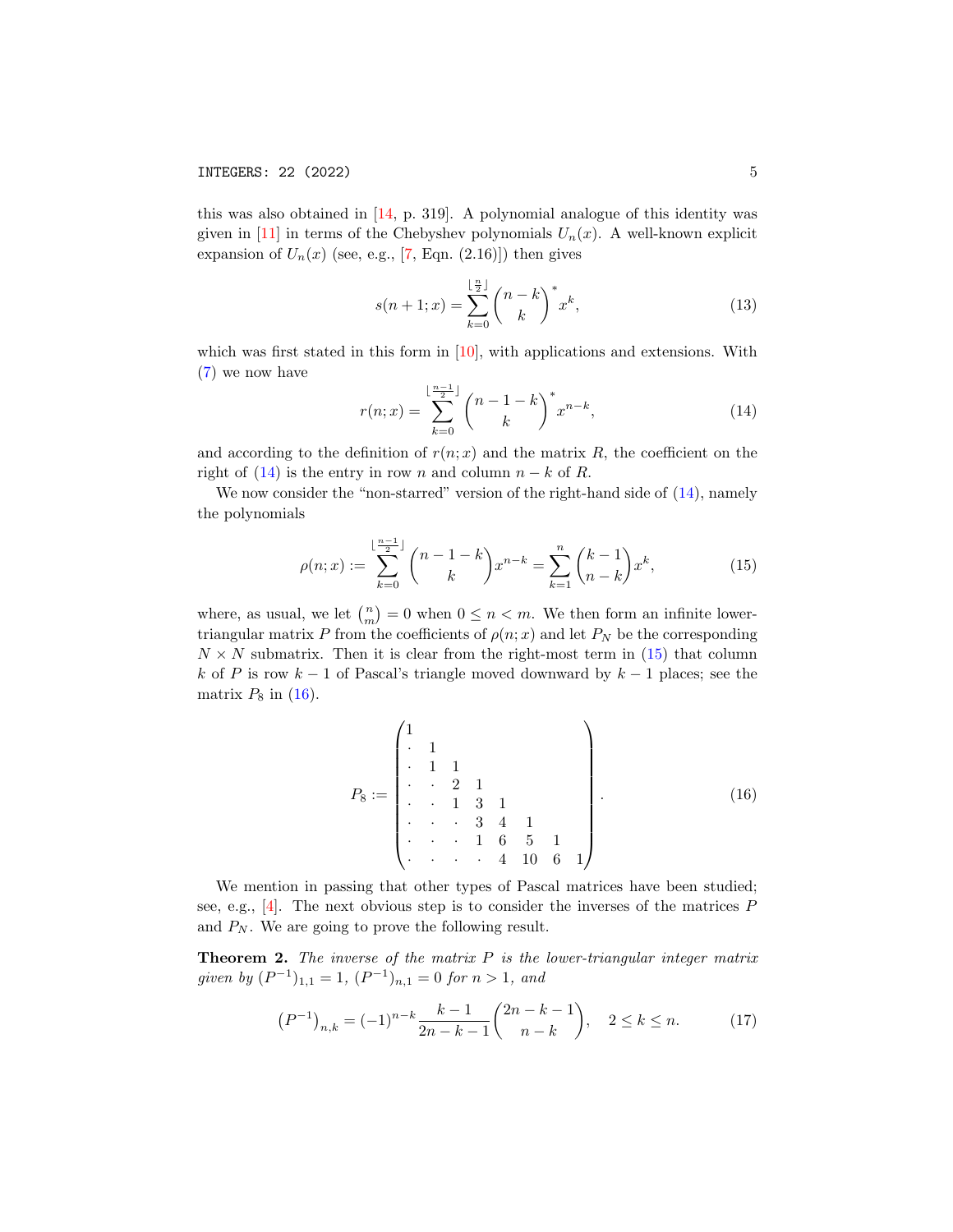The entries in  $(17)$  are integers since the integer matrices  $P_N$  have determinant 1.

*Proof of Theorem [2.](#page-4-4)* We need to show that the product of the matrices  $P^{-1}$  and P is indeed the infinite identity matrix. Since the order does not matter, we consider  $P^{-1}P$  and recall that, in addition to [\(17\)](#page-4-3), by [\(15\)](#page-4-1) we have

<span id="page-5-1"></span>
$$
P_{j,k} = \binom{k-1}{j-k}.\tag{18}
$$

To obtain the matrix product, we fix a row  $n \geq 1$  and a column  $k \geq 1$ , and consider the sum

<span id="page-5-0"></span>
$$
(P^{-1}P)_{n,k} = \sum_{j=k}^{n} (P^{-1})_{n,j} P_{j,k}.
$$
 (19)

First, when  $n < k$ , then all summands in [\(19\)](#page-5-0) are 0. Similarly, the sum is clearly 1 when  $n = k$ . In the nontrivial case  $k < n$ , with [\(17\)](#page-4-3) and [\(18\)](#page-5-1), the sum in [\(19\)](#page-5-0) becomes

$$
(P^{-1}P)_{n,k} = \sum_{j=k}^{n} (-1)^{n-j} \frac{j-1}{2n-j-1} {2n-j-1 \choose n-j} {k-1 \choose j-k}
$$
  
= 
$$
\sum_{j=0}^{n-k} (-1)^j \frac{n-j-1}{n+j-1} {n+j-1 \choose j} {k-1 \choose n-j-k},
$$

where we have replaced j by  $n - j$ . Using computer algebra, for instance Maple or Mathematica, we find that the latter sum is 0, which completes the proof.

Alternatively, we can rewrite the sum in question as

$$
(P^{-1}P)_{n,k} = \frac{(k-1)!(2n-2k-1)!}{(n-1)!(n-k)!} \sum_{j=0}^{n-k} (-1)^j \binom{n-k}{j} \binom{n+j-2}{2n-2k-1} (n-j-1),
$$

and if we write  $n - j - 1 = (n + j - 1) - 2j$ , then the sum on the right becomes

$$
\sum_{j=0}^{n-k} (-1)^j \binom{n-k}{j} \binom{n+j-2}{2n-2k-1} (n+j-1)
$$
  

$$
-\sum_{j=0}^{n-k} (-1)^j \binom{n-k}{j} \binom{n+j-2}{2n-2k-1} (2j) =: S_1 - S_2.
$$

After some further straightforward manipulations, we get

$$
S_1 = 2(n-k)\sum_{j=0}^{n-k} (-1)^j \binom{n-k}{j} \binom{n+j-1}{2n-2k},
$$
  
\n
$$
S_2 = -2(n-k)\sum_{j=0}^{n-k-1} (-1)^j \binom{n-k-1}{j} \binom{n+j-1}{2n-2k-1}.
$$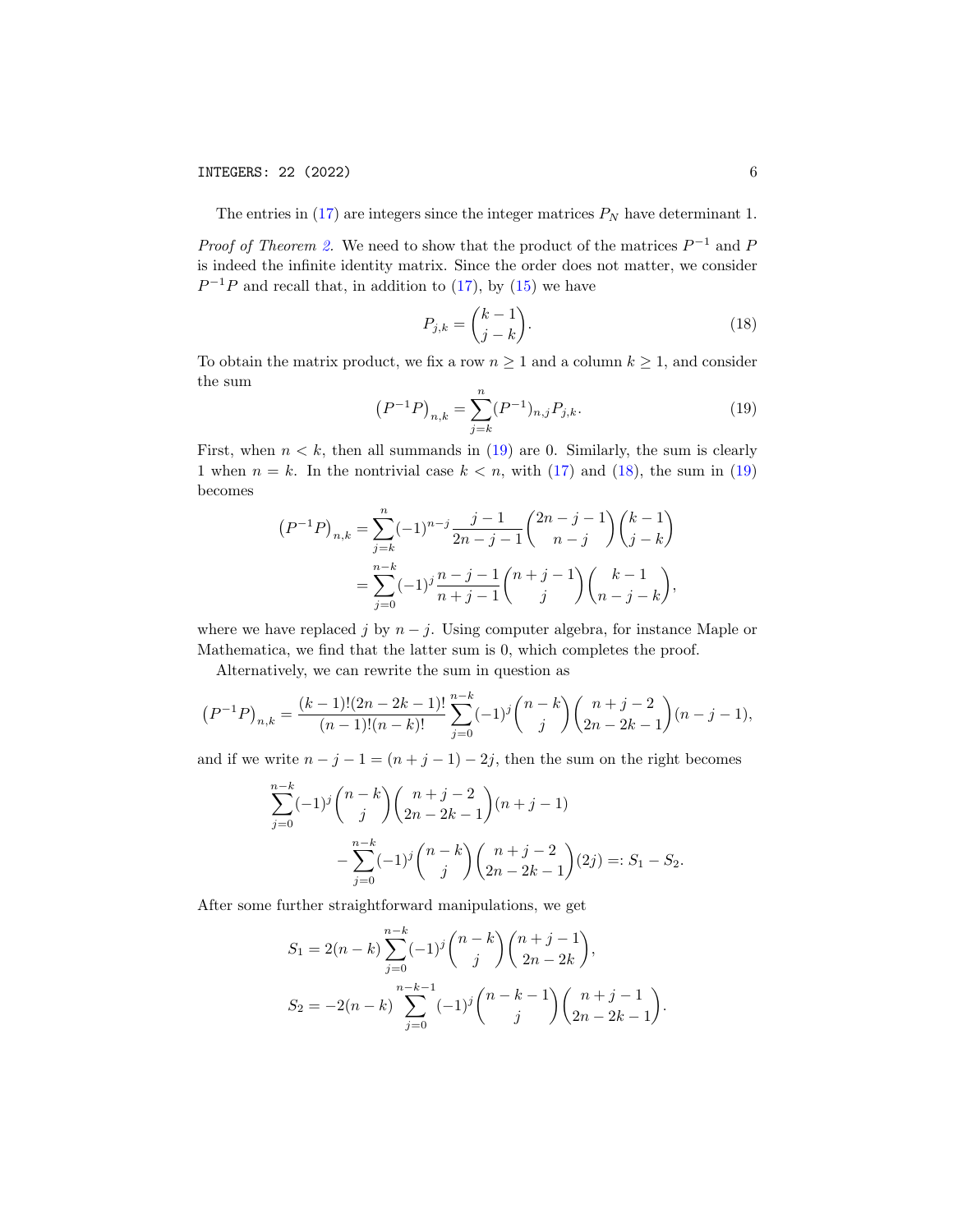Both these sums are instances of a known binomial identity, namely Equation (3.47) in [\[16\]](#page-28-9), which gives

$$
S_1 = S_2 = 2(n-k)(-1)^{n-k} \binom{n-1}{n-k}.
$$

This shows, once again, that  $(P^{-1}P)_{n,k} = 0$  whenever  $1 \leq k < n$ .

As a consequence of Theorem [2](#page-4-4) we get the first part of Theorem [1,](#page-3-2) namely [\(10\)](#page-3-0). We can see this by reducing the matrix identity  $P_N \cdot (P_N)^{-1} = I_N$  modulo 2, for all N. As an illustration, compare  $(20)$  with  $(8)$ .

<span id="page-6-0"></span>(P8) <sup>−</sup><sup>1</sup> = 1 · 1 · −1 1 · 2 −2 1 · −5 5 −3 1 · 14 −14 9 −4 1 · −42 42 −28 14 −5 1 · 132 −132 90 −48 20 −6 1 . (20)

To reduce  $P^{-1}$  to  $R^{-1}$  ([\(17\)](#page-4-3) to [\(10\)](#page-3-0)), it is easy to see that both cases agree when  $k = 1$ . For  $2 \leq k \leq n-1$  we have

$$
\frac{k-1}{2n-k-1} \binom{2n-k-1}{n-k} - \binom{2n-k-1}{n-k} = \frac{k-1-(2n-k-1)}{2n-k-1} \binom{2n-k-1}{n-k}
$$

$$
= -2 \cdot \frac{n-k}{2n-k-1} \binom{2n-k-1}{n-k} = -2 \cdot \binom{2n-k-2}{n-k-1},
$$

where in the last equation we have used a well-known identity for binomial coefficients. Hence

$$
\frac{k-1}{2n-k-1} \binom{2n-k-1}{n-k} \equiv \binom{2n-k-1}{n-k} \pmod{2},
$$

as desired. This last congruence is also trivially true for  $k = n$ .

We notice that the second and third columns of the matrix in  $(20)$  are, up to sign, identical from the third row on. In fact, we have the following.

Corollary 1. For all  $n \geq 3$ ,

<span id="page-6-1"></span>
$$
(P^{-1})_{n,2} = -(P^{-1})_{n,3} = (-1)^n C_{n-2},
$$
\n(21)

and for all  $n \geq 2$ ,

<span id="page-6-2"></span>
$$
\sum_{k=2}^{n} \left| \left( P^{-1} \right)_{n,k} \right| = C_{n-1},\tag{22}
$$

where  $C_n$  is the nth Catalan number, defined by  $C_n = \frac{1}{n+1} {2n \choose n}$ .

 $\Box$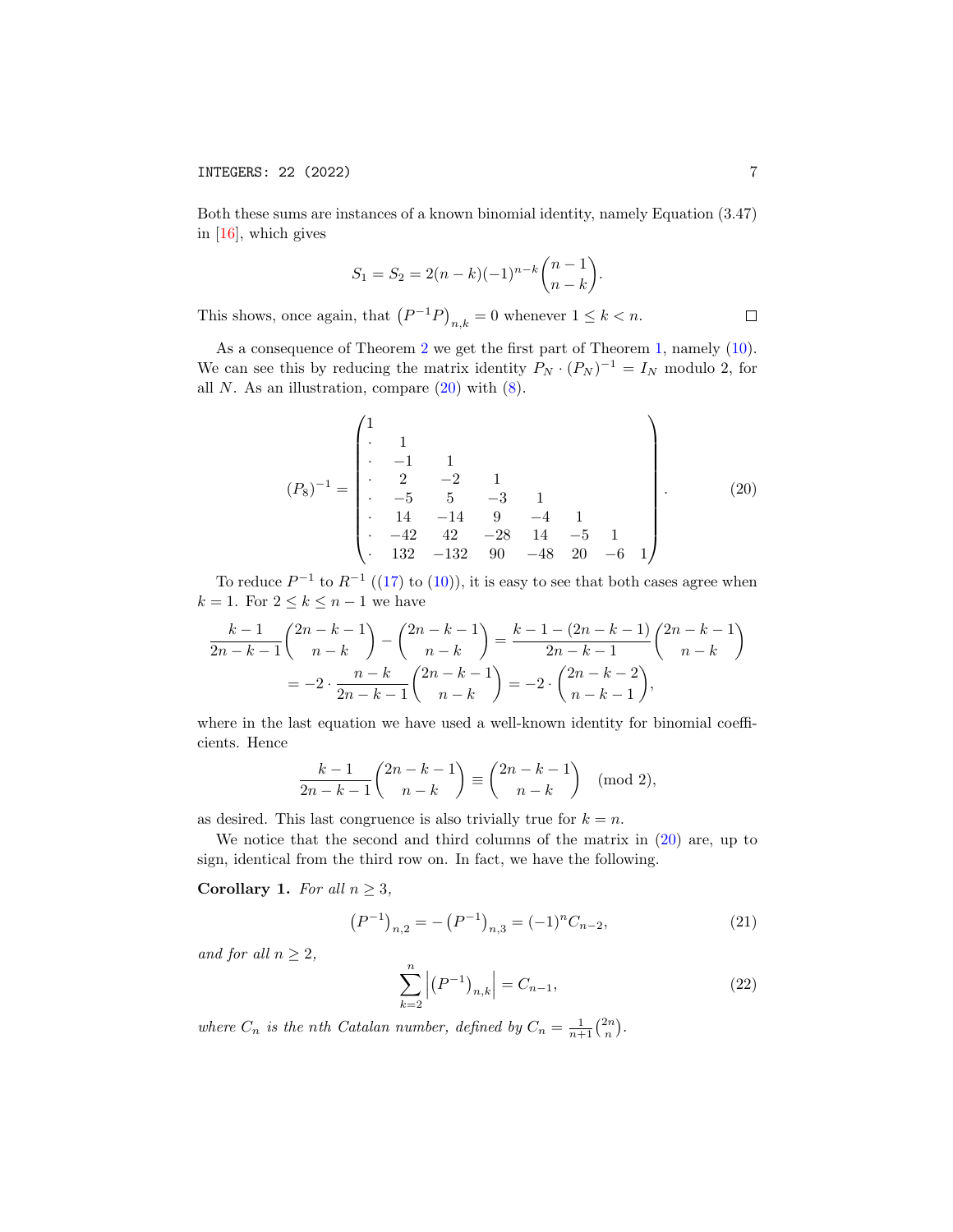Proof. The identities in [\(21\)](#page-6-1) are easy to verify by writing the binomial coefficient in [\(17\)](#page-4-3), with  $k = 2$  and  $k = 3$ , in terms of factorials.

To prove [\(22\)](#page-6-2), we use the known combinatorial identities

$$
\sum_{k=0}^{n} {n+k \choose k} = {2n+1 \choose n+1}, \qquad \sum_{k=0}^{n} \frac{1}{n+k} {n+k \choose k} = \frac{1}{n} {2n \choose n},
$$

which can be found, for instance, in  $[16]$  as special cases of  $(1.49)$  and  $(1.50)$ , respectively. With these we obtain

$$
\sum_{k=0}^{n} \frac{n-k}{n+k} \binom{n+k}{k} = \sum_{k=0}^{n} \frac{2n}{n+k} \binom{n+k}{k} - \sum_{k=0}^{n} \binom{n+k}{k} = 2 \cdot \binom{2n}{n} - \frac{2n+1}{n+1} \binom{2n}{n} = \frac{1}{n+1} \binom{2n}{n} = C_n.
$$

Finally, with [\(17\)](#page-4-3) we get upon replacing k by  $n - k$ ,

$$
\sum_{k=2}^{n} | (P^{-1})_{n,k} | = \sum_{k=0}^{n-1} \frac{n-k-1}{n+k-1} {n+k-1 \choose k} = C_{n-1}.
$$

Keeping in mind that the term for  $k = 1$  on the left vanishes when  $n \geq 2$ , this proves  $(22)$ .  $\Box$ 

In concluding this section we remark that by [\(19\)](#page-5-0) it is clear that the inverse of each finite matrix  $P_N$  is the corresponding  $N \times N$  submatrix of  $P^{-1}$ . We also note that very recently Qi et al.  $[22]$  studied what amounts to the matrices  $P_N$  and also obtained their inverses. However, the approach and methods of proof in [\[22\]](#page-29-2) are quite different from ours.

## <span id="page-7-0"></span>3. Proof of the Second Part of Theorem [1](#page-3-2)

Our way of proving the remainder of Theorem [1](#page-3-2) consists of constructing polynomials from the conjectured rows of  $R^{-1}$  and the columns of R. We define

<span id="page-7-1"></span>
$$
p_n(x) := \sum_{i=0}^{n-1} (R^{-1})_{n,n-i} x^i,
$$
\n(23)

that is, the coefficient sequence is row n of  $R^{-1}$ , with constant coefficient on the main diagonal. Second, we define

<span id="page-7-2"></span>
$$
q_k(x) := \sum_{i=0}^{k-1} R_{k+i,k} x^i,
$$
\n(24)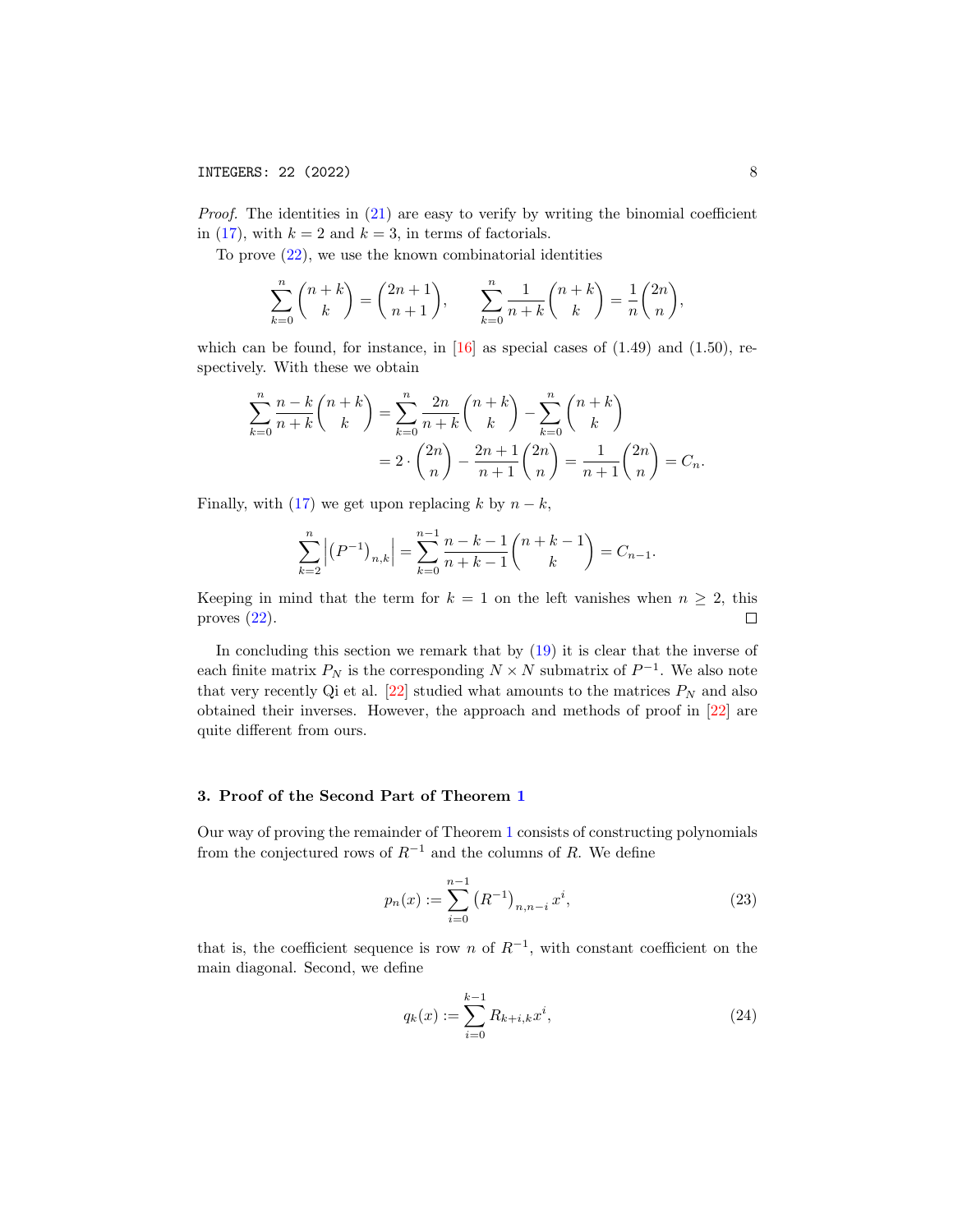that is, the coefficient sequence is column  $k$  of  $R$ , with constant coefficient on the main diagonal.

The proof of Theorem [1](#page-3-2) is complete if we can show that  $R^{-1}R = I$ , the infinite identity matrix. Our main tool for achieving this is to write both polynomials  $p_n(x)$ and  $q_k(x)$  as products. We begin with the easier case.

<span id="page-8-4"></span>**Lemma 1.** If the integer  $k \ge 1$  is such that  $k-1$  has the binary expansion  $k-1=$  $\sum_{i\geq 0} u_i 2^i$ , then

<span id="page-8-3"></span>
$$
q_k(x) = \prod_{i \ge 0} \left(1 + x^{2^i}\right)^{u_i}.
$$
 (25)

*Proof.* We prove a shifted version of the lemma. By  $(18)$ , taken modulo 2, we have

<span id="page-8-2"></span>
$$
q_{k+1}(x) = \sum_{j=0}^{k} {k \choose j}^* x^j \quad (k \ge 0),
$$
 (26)

with the starred binomial coefficient defined in [\(11\)](#page-3-3). We claim: if  $k \geq 0$  has the binary expansion  $k = \sum_{i \geq 0} v_i 2^i$ , then

<span id="page-8-0"></span>
$$
q_{k+1}(x) = \prod_{i \ge 0} (1 + x^{2^i})^{v_i}.
$$
 (27)

By a well-known congruence of Lucas, which holds for any prime modulus (see, e.g.,  $[17]$ , we have

<span id="page-8-1"></span>
$$
\binom{k}{j} \equiv \binom{v_d}{w_d} \cdots \binom{v_1}{w_1} \binom{v_0}{w_0} \pmod{2},\tag{28}
$$

where j has the binary representation  $j = w_d 2^d + \cdots + w_1 2 + w_0$ . Now, expanding the right-hand side of [\(27\)](#page-8-0), we see that  $q_{k+1}(x)$  is a (0, 1)-polynomial. Furthermore,  $x^j$ ,  $0 \leq j \leq k$ , has coefficient 1 exactly when the nonzero binary digits of j are a subset of the corresponding nonzero binary digits of  $k$ . But this, by  $(28)$ , is equivalent to [\(26\)](#page-8-2), which completes the proof.  $\Box$ 

| $\it n$        | $p_n(x)$              | $q_n(x)$              |
|----------------|-----------------------|-----------------------|
|                |                       |                       |
| $\overline{2}$ |                       | $1+x$                 |
| 3              | $1-x$                 | $1 + x^2$             |
| 4              |                       | $(1+x)(1+x^2)$        |
| 5              | $(1-x)(1-x^2)$        | $1 + x^4$             |
| 6              | $1 - x^2$             | $(1+x)(1+x^4)$        |
|                | $1-x$                 | $(1+x^2)(1+x^4)$      |
| 8              |                       | $(1+x)(1+x^2)(1+x^4)$ |
| 9              | $(1-x)(1-x^2)(1-x^4)$ | $1+x^8$               |
| 10             | $(x^2)(1-x^4)$        | $(1+x)(1+x^8)$        |

**Table 2:** Factorizations of  $p_n(x)$  and  $q_n(x)$ ,  $1 \le n \le 10$ .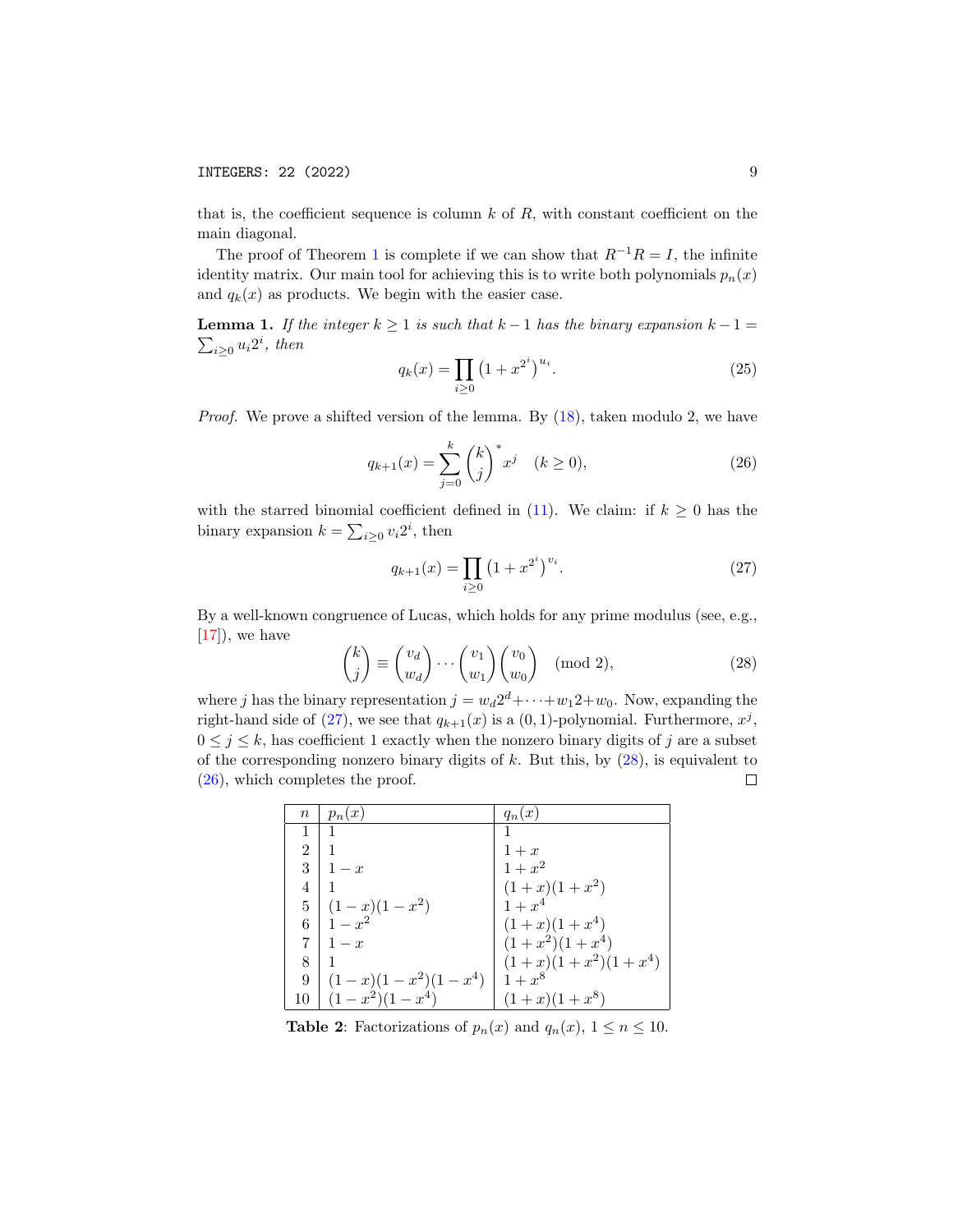The polynomial factorization [\(25\)](#page-8-3) is illustrated in Table 2, which also indicates that the polynomials  $p_n(x)$  have a similar product representation.

<span id="page-9-5"></span>**Lemma 2.** Given an integer  $n \geq 2$ , let  $\alpha \geq 1$  be the integer such that  $2^{\alpha-1} + 1 \leq$  $n \leq 2^{\alpha}$ , and let  $2^{\alpha} - n = \sum_{i \geq 0} b_i 2^i$ ,  $b_i \in \{0, 1\}$ . Then

<span id="page-9-4"></span>
$$
p_n(x) = \prod_{i \ge 0} (1 - x^{2^i})^{b_i}.
$$
 (29)

*Proof.* Let  $\overline{p}_n(x)$  be the polynomial obtained from  $p_n(x)$  by taking the nonnegative residues (mod 2) of its coefficients. From the definition of  $p_n(x)$  and from [\(10\)](#page-3-0) we have for  $n \geq 2$ ,

<span id="page-9-1"></span>
$$
\overline{p}_n(x) = \sum_{j=1}^n \binom{2n-j-1}{n-j}^* x^{n-j} = \sum_{j=1}^n \binom{n+j-1}{j}^* x^j.
$$
 (30)

Now set  $b := 2^{\alpha} - n$  and note that  $0 \leq b \leq 2^{\alpha-1} - 1$ . We claim that for  $0 \leq j \leq n-1$ we have

<span id="page-9-0"></span>
$$
\binom{n+j-1}{j} \equiv \binom{b}{j} \pmod{2}.
$$
 (31)

To prove this, we expand the left-hand binomial coefficient as

$$
\binom{2^{\alpha} - b + j - 1}{j} = \frac{(2^{\alpha} - b + j - 1)(2^{\alpha} - b + j - 2) \cdots (2^{\alpha} - b)}{1 \cdot 2 \cdots j}
$$

$$
= (-1)^{j} \frac{((b - j + 1) - 2^{\alpha})((b - j + 2) - 2^{\alpha}) \cdots (b - 2^{\alpha})}{1 \cdot 2 \cdots j}
$$

Since  $j \leq n-1 \leq 2^{\alpha}-1$ , the terms  $2^{\alpha}$  in the numerator vanish modulo 2, and the last expression reduces to  $\binom{b}{j}$  (mod 2), as claimed in [\(31\)](#page-9-0).

Then with [\(30\)](#page-9-1) we get

$$
\overline{p}_n(x) = \sum_{j=1}^n {b \choose j}^* x^j = \sum_{j=1}^b {b \choose j}^* x^j,
$$

where in the second equation we used the fact that  $b < 2^{\alpha-1} \leq n$ . But now the same argument as in the proof of Lemma [1,](#page-8-4) based on [\(28\)](#page-8-1), shows that

<span id="page-9-3"></span>
$$
p_n(x) = \prod_{i \ge 0} \left(1 \pm x^{2^i}\right)^{b_i},\tag{32}
$$

where the  $b_i$  are the binary digits of  $b = 2^{\alpha} - n$ .

To complete the proof, we note that the definition [\(9\)](#page-3-4) of the Prouhet-Thue-Morse sequence implies

<span id="page-9-2"></span>
$$
\prod_{i\geq 0} (1 - x^{2^i}) = \sum_{j\geq 0} (-1)^{t_j} x^j = 1 - x - x^2 + x^3 - x^4 + x^5 + \dots; \tag{33}
$$

.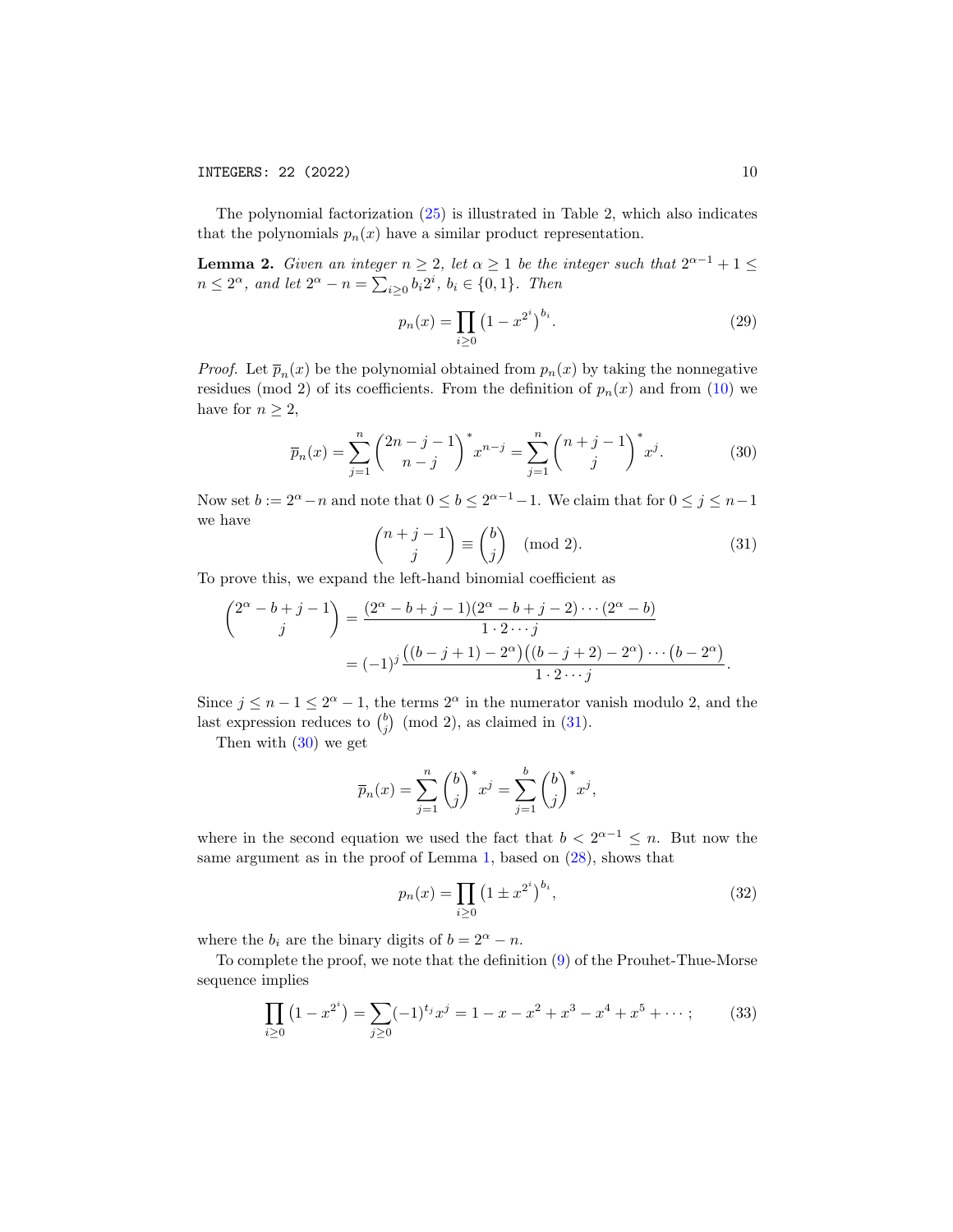see also, for instance, [\[1,](#page-28-11) Prop. 2]. By definition of  $p_n(x)$ , its sign pattern is the same as that in [\(33\)](#page-9-2), namely the coefficient of  $x^j$ , if it is nonzero, is  $(-1)^{t_j}$ . Hence, comparing the left-hand side of [\(33\)](#page-9-2) with [\(32\)](#page-9-3) and using the uniqueness of binary expansions, we see that the signs in [\(32\)](#page-9-3) must all be negative. This gives [\(29\)](#page-9-4), and  $\Box$ the proof is complete.

We are now ready to finish the proof of Theorem [1.](#page-3-2)

*Proof of Theorem [1,](#page-3-2) Part 2.* Multiplying  $(23)$  by  $(24)$ , we get

<span id="page-10-0"></span>
$$
p_n(x)q_k(x) = \sum_{i=0}^{n+k-2} \left( \sum_{j=0}^i (R^{-1})_{n,n-(i-j)} R_{k+j,k} \right) x^i.
$$
 (34)

When  $i = n - k$ , the inner sum becomes

$$
\sum_{j=0}^{n-k} (R^{-1})_{n,k+j} R_{k+j,k} = \sum_{j=k}^{n} (R^{-1})_{n,j} R_{j,k},
$$

and now we see that the right-hand side is the  $(n, k)$ th entry of the matrix product  $R^{-1}R$ . When  $k = n$ , we get the product of the constant coefficients of  $p_n(x)$  and  $q_n(x)$ , namely 1. Therefore it remains to show that all other entries of  $R^{-1}R$  vanish; by [\(34\)](#page-10-0), this means:

<span id="page-10-1"></span>If 
$$
1 \le k < n
$$
, then the coefficient of  $x^{n-k}$  in  $p_n(x)q_k(x)$  is 0. (35)

We first assume that  $n - k$  is odd. By the conditions of Lemma [2](#page-9-5) we see that  $p_n(x)$  contains  $1-x$  as a factor if and only if n is odd. Similarly, by Lemma [1,](#page-8-4)  $q_k(x)$ is divisible by  $1 + x$  if and only if k is even. Then either  $p_n(x)q_k(x)$  has no factor  $1 \pm x$  or it has the factor  $(1-x)(1+x) = 1-x^2$ . In either case the coefficients of odd powers of x in  $p_n(x)q_k(x)$  vanish, which proves [\(35\)](#page-10-1) for the case  $n - k$  odd.

Now we let  $n - k$  be even and assume that

<span id="page-10-2"></span>
$$
n - k \equiv 2^{\beta - 1} \pmod{2^{\beta}}, \qquad \beta \ge 2. \tag{36}
$$

This means that  $n \geq 2^{\beta-1} + 1$ , and if  $\alpha$  is as in the hypothesis of Lemma [2,](#page-9-5) then

<span id="page-10-3"></span>
$$
2^{\alpha} - n \equiv 2^{\beta} - \overline{n} \pmod{2^{\beta}},\tag{37}
$$

where  $\bar{n}$  is the smallest nonnegative residue of n modulo  $2^{\beta}$ . We also see that the binary digits  $b_0, b_1, \ldots, b_{\beta-1}$  of  $b = 2^{\alpha} - n$  depend only on  $\overline{n}$ . Next, by [\(36\)](#page-10-2) we have

<span id="page-10-4"></span>
$$
k - 1 \equiv \overline{k - 1} \equiv \overline{n} - 2^{\beta - 1} - 1 \pmod{2^{\beta}},
$$
 (38)

where again  $\overline{k-1}$  is the smallest nonnegative residue of  $k-1$  modulo  $2^{\beta}$ , and we see that the binary digits  $u_0, u_1, \ldots, u_{\beta-1}$  $u_0, u_1, \ldots, u_{\beta-1}$  $u_0, u_1, \ldots, u_{\beta-1}$  in Lemma 1 depend only on  $\overline{k-1}$ .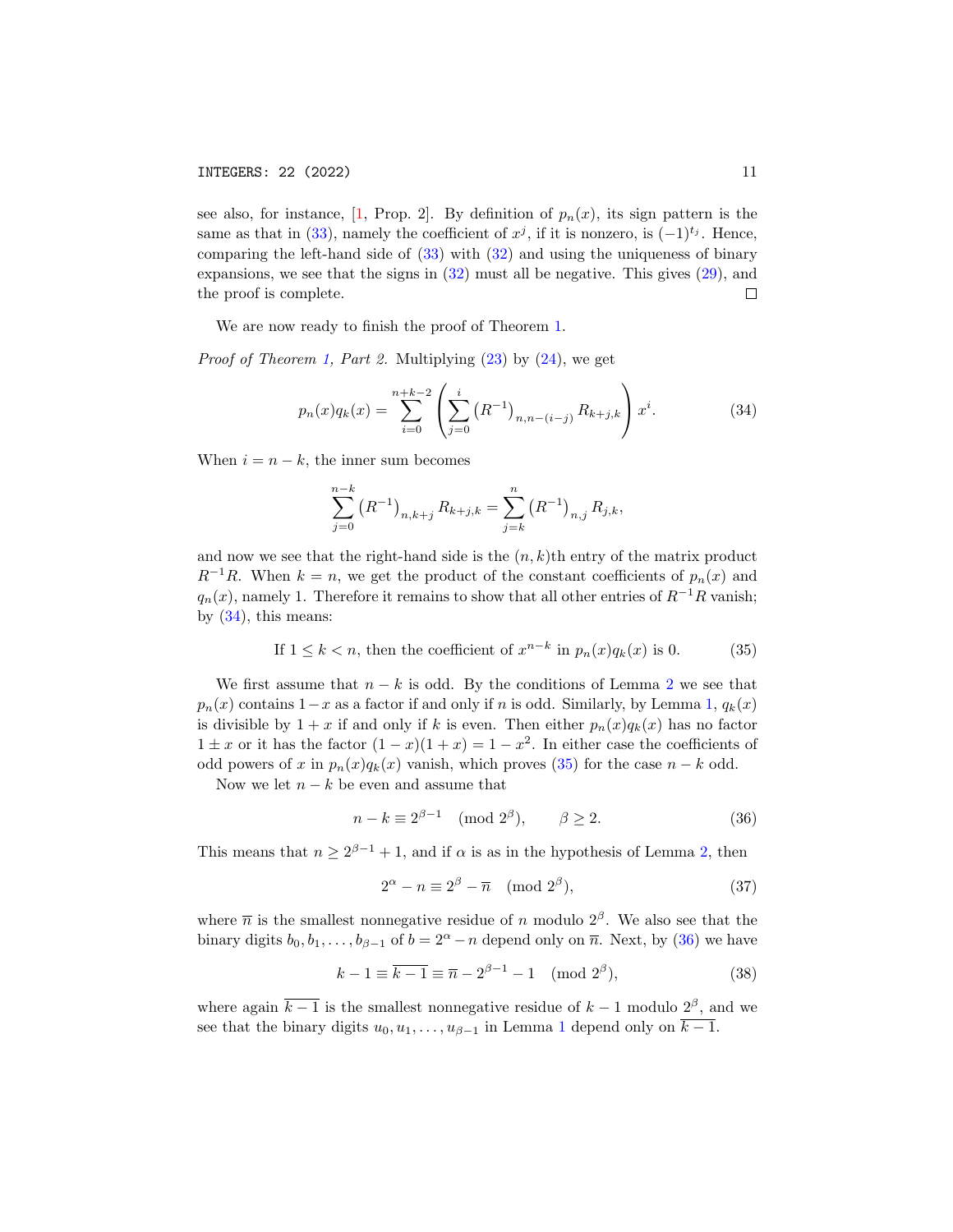## INTEGERS: 22 (2022) 12

Combining  $(37)$  and  $(38)$ , we get

$$
(2^{\alpha} - n) + (k - 1) \equiv (2^{\beta} - \overline{n}) + (\overline{n} - 2^{\beta - 1} - 1) = 2^{\beta - 1} - 1 \pmod{2^{\beta}},
$$

which means that the last  $\beta$  binary digits of  $(2^{\alpha}-n)+(k-1)$  are always 01 . . . 1. This, in turn, implies that the polynomial  $p_n(x)q_k(x)$ , given that [\(36\)](#page-10-2) holds, contains the factors

$$
(1 \pm x^{2^{\beta-2}})(1 \pm x^{2^{\beta-3}})\cdots(1 \pm x^{2^0}),
$$

and either neither of the factors  $1 - x^{2^{\beta - 1}}$  and  $1 + x^{2^{\beta - 1}}$ , or both, which then gives the product  $1 - x^{2^{\beta}}$ ; see Table 3 for an illustration. In particular this means that, by [\(36\)](#page-10-2), the coefficient of  $x^{n-k}$  vanishes, which completes the proof of [\(35\)](#page-10-1) and of the theorem.  $\Box$ 

| $\overline{n}$ | $\boldsymbol{k}$ | $b_2b_1b_0$ | $u_2u_1u_0$ | $p_n(x)$ (mod $x^8$ ) | $q_k(x)$ (mod $x^8$ ) |
|----------------|------------------|-------------|-------------|-----------------------|-----------------------|
| $\theta$       | $\overline{4}$   | 000         | 011         | $\theta$              | $(1+x^2)(1+x)$        |
| 1              | 5                | 111         | 100         | $(1-x^4)(1-x^2)(1-x)$ | $(1+x^4)$             |
| $\mathfrak{D}$ | 6                | 110         | 101         | $(1-x^4)(1-x^2)$      | $(1+x^4)(1+x)$        |
| 3              | 7                | 101         | 110         | $(1-x^4)(1-x)$        | $(1+x^4)(1+x^2)$      |
| 4              | $\Omega$         | 100         | 111         | $(1-x^4)$             | $(1+x^4)(1+x^2)(1+x)$ |
| 5              | 1                | 011         | 000         | $(1-x^2)(1-x)$        |                       |
| 6              | $\overline{2}$   | 010         | 001         | $(1-x^2)$             | $(1+x)$               |
|                | 3                | 001         | 010         | $(1 - x)$             | $(1+x^2)$             |

**Table 3:** Illustration of the proof of Theorem [1](#page-3-2) for  $\beta = 3$ .

#### <span id="page-11-0"></span>4. Row, Column, and Antidiagonal Sums

In this section we explore further properties of the infinite matrices  $P$  and  $R$  and their inverses. In particular, we consider the sums mentioned in the title, provided they are defined. It is clear that for all four infinite matrices in question, the diagonal sums diverge, but for R and  $R^{-1}$  we discuss the proportion of nonzero entries in the diagonals in Section [7.](#page-22-0)

Given a matrix  $M$ , we denote the sums of its nth row,  $k$ th column, and nth antidiagonal by  $r_n(M)$ ,  $c_k(M)$ , and  $a_n(M)$ , respectively.

<span id="page-11-1"></span>Corollary 2. Let P be the infinite matrix defined in Section [2.](#page-3-1) Then

<span id="page-11-2"></span>
$$
r_n(P) = F_n, \qquad c_k(P) = 2^{k-1}, \qquad a_n(P) = \mathcal{P}_{n+2}, \tag{39}
$$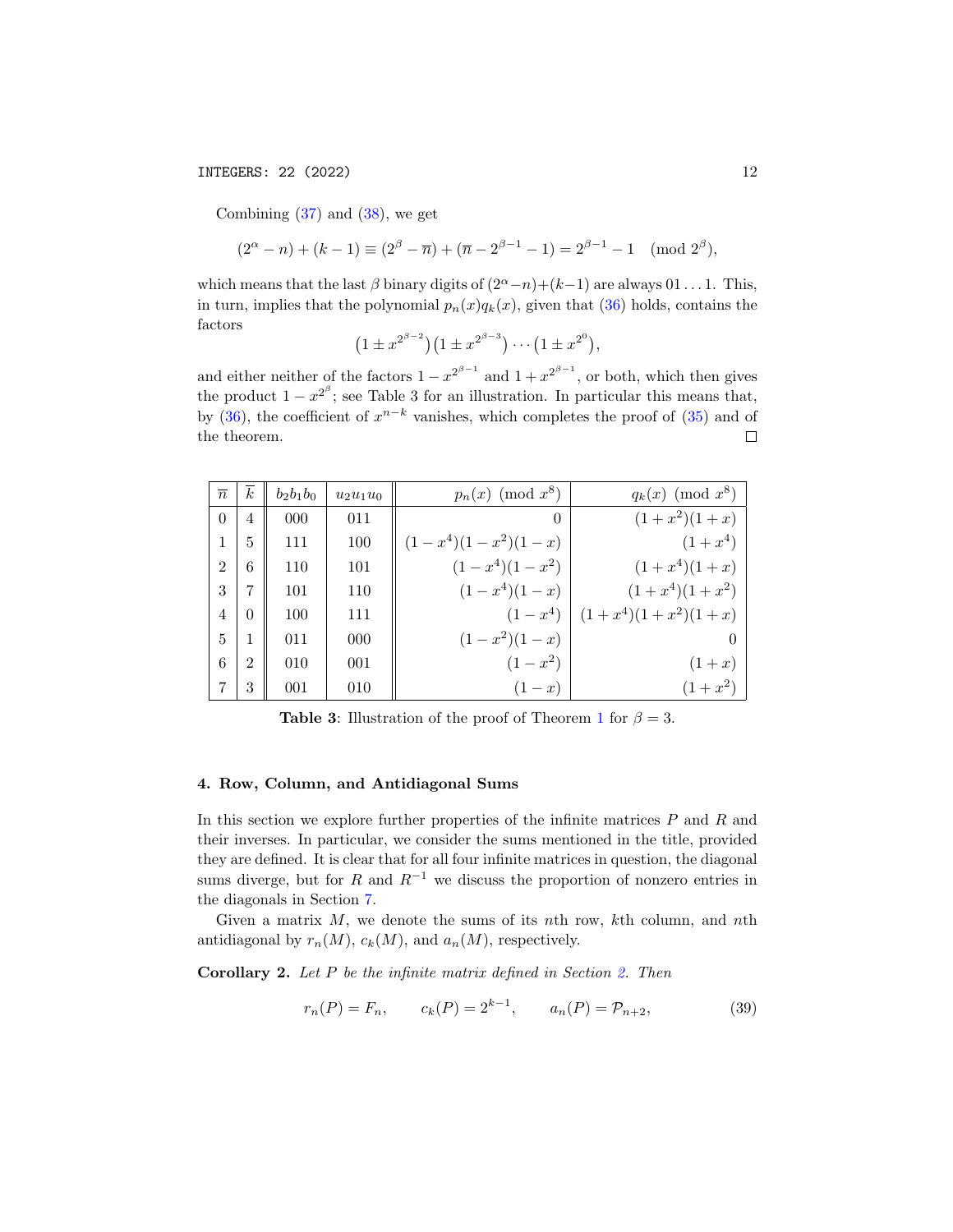where  $F_n$  is the nth Fibonacci number and  $\mathcal{P}_n$  is the nth Padovan number. Furthermore, we have

<span id="page-12-0"></span>
$$
r_n(P^{-1}) = (-1)^n \mathcal{F}_{n-2}, \qquad a_n(P^{-1}) = \sum_{j=0}^{\lfloor \frac{n-1}{2} \rfloor} \frac{(-1)^{n-1} j}{2n - 3j - 2} {2n - 3j - 2 \choose n - 2j - 1}, \quad (40)
$$

where  $\mathcal{F}_n$  is the nth Fine number.

The column sums  $c_n(P^{-1})$  diverge; see also [\(20\)](#page-6-0). The Fibonacci numbers, satisfying the recurrence relation  $F_{n+1} = F_n + F_{n-1}$ , are taken with the usual initialization  $F_0 = 0, F_1 = 1$ . The Padovan numbers are defined by a third-order recurrence relation, namely  $\mathcal{P}_0 = 1$ ,  $\mathcal{P}_1 = \mathcal{P}_2 = 0$ , and  $\mathcal{P}_{n+1} = \mathcal{P}_{n-1} + \mathcal{P}_{n-2}$  for  $n \geq 3$ . Numerous properties and references can be found in [\[21,](#page-29-0) A000931].

The Fine numbers have various combinatorial definitions; see [\[9\]](#page-28-12) or [\[21,](#page-29-0) A000957] for properties and references. One property we will use is the sum

<span id="page-12-1"></span>
$$
\mathcal{F}_n = \frac{1}{n+1} \sum_{k=0}^n (-1)^k (k+1) \binom{2n-k}{n};\tag{41}
$$

see  $[9, p. 251]$  $[9, p. 251]$ . Finally, the unnamed sequence on the right of  $(40)$  is listed as A132364 in [\[21\]](#page-29-0), where some properties can also be found.

*Proof of Corollary 2*. We know from [\(15\)](#page-4-1) that  $P_{n,k} = \binom{k-1}{n-k}$ . This immediately gives

$$
r_n(P) = \sum_{k=1}^n {k-1 \choose n-k} = \sum_{k=0}^{n-1} {n-k-1 \choose k} = F_n,
$$

where the right-hand equation is a well-known identity that is easy to verify with the Fibonacci recursion. Next, using the binomial theorem, we have

$$
c_k(P) = \sum_{n=k}^{2k-1} {k-1 \choose n-k} = \sum_{n=0}^{k-1} {k-1 \choose n} = 2^{k-1}.
$$

Further,

$$
a_n(P) = \sum_{j=0}^{\lfloor \frac{n-1}{2} \rfloor} P_{n-j,j+1} = \sum_{j=0}^{\lfloor \frac{n-1}{2} \rfloor} {j \choose n-2j-1},
$$

and using the sum on the right, we get

$$
a_{n+1}(P) + a_n(P) = \sum_{j=0}^{\lfloor \frac{n}{2} \rfloor} \left( \binom{j}{n-2j} + \binom{j}{n-2j-1} \right) = \sum_{j=0}^{\lfloor \frac{n}{2} \rfloor} \binom{j+1}{n-2j} = \sum_{j=1}^{\lfloor \frac{n+2}{2} \rfloor} \binom{j}{n+2-2j} = a_{n+3}(P),
$$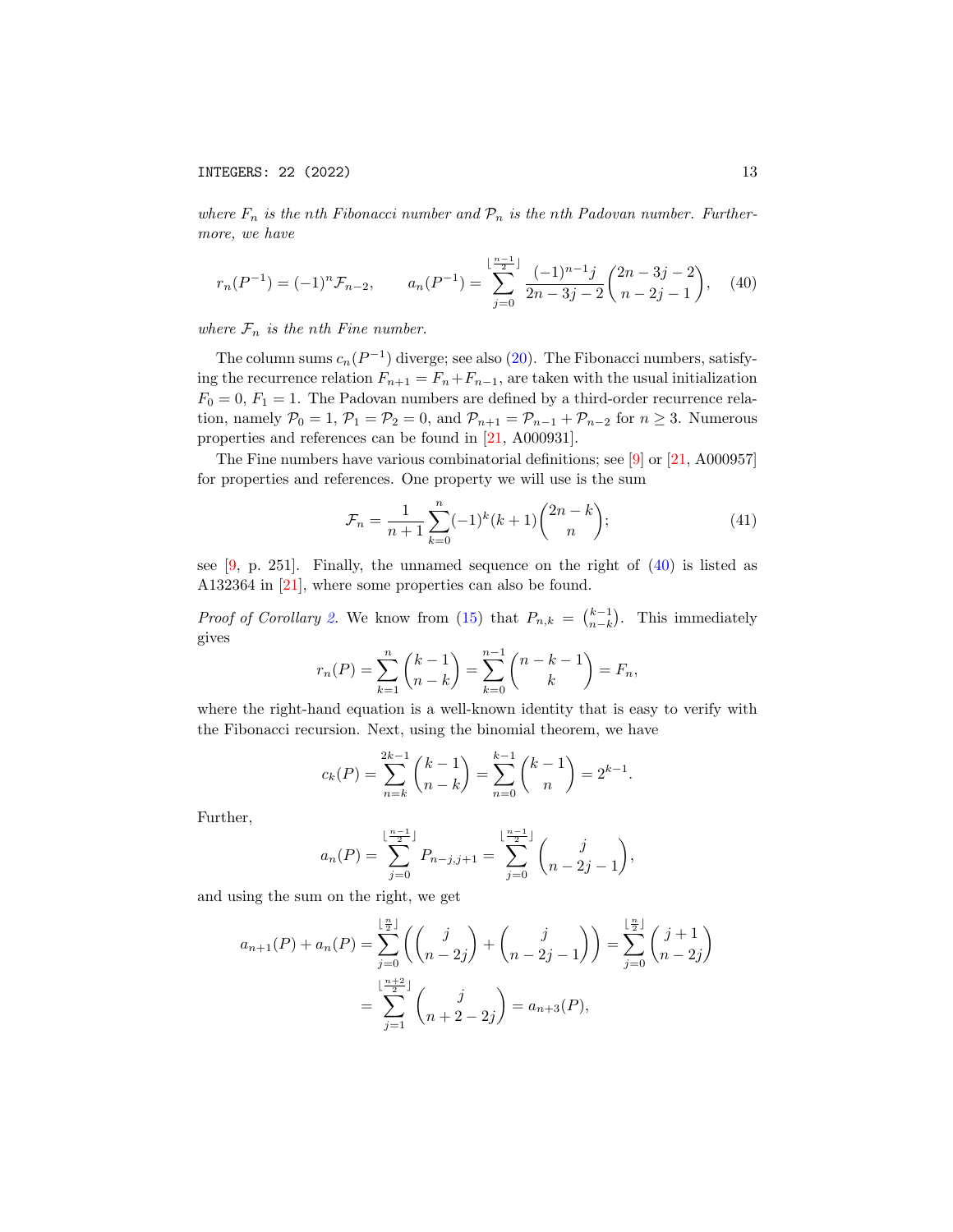where in the last line we have used the fact that the summand for  $j = 0$  is zero. Thus the sequence  $a_n(P)$  satisfies the recurrence relation for the Padovan numbers, and it is easy to verify by direct computation that  $a_n(P) = \mathcal{P}_{n+2}$  for  $n = 1, 2, 3$ . This proves the identities in [\(39\)](#page-11-2).

To prove the identities in  $(40)$ , we use  $(17)$ . First, we get

$$
r_n(P^{-1}) = \sum_{k=2}^n (-1)^{n-k} \frac{k-1}{2n-k-1} {2n-k-1 \choose n-1}
$$
  
= 
$$
\sum_{k=2}^n (-1)^{n-k} \frac{k-1}{n-1} {2n-k-2 \choose n-2},
$$

where we have used a well-known combinatorial identity. Shifting the summation, we then get

$$
r_n(P^{-1}) = \frac{(-1)^n}{n-1} \sum_{k=0}^{n-2} (-1)^k (k-1) \binom{2(n-2)-k}{n-2} = (-1)^n \mathcal{F}_{n-2},
$$

where the second equality follows from comparison with  $(41)$ . Finally, the righthand identity in  $(40)$  follows immediately from  $(17)$  and the fact that

$$
a_n(P^{-1}) = \sum_{j=0}^{\lfloor \frac{n-1}{2} \rfloor} (P^{-1})_{n-j,j+1}.
$$

This completes the proof of the corollary.

<span id="page-13-1"></span>Corollary 3. Let R be the infinite matrix defined in Section [1.](#page-0-1) Then

<span id="page-13-2"></span>
$$
r_n(R) = s(n)
$$
 and  $c_k(R) = 2^{d(k-1)}$ , (42)

where  $d(k-1)$  is the sum of binary digits of  $k-1$ . Furthermore,  $a_n(R)$  is the sequence defined recursively by  $a_1(R) = 1$ ,  $a_2(R) = 0$ , and

<span id="page-13-0"></span>
$$
a_{2n+2}(R) = a_n(R), \qquad a_{2n+1}(R) = a_n(R) + a_{n+1}(R) \qquad (n \ge 1). \tag{43}
$$

Before proving these results, we note that  $c_k(R)$  is also the number of odd entries in row  $k-1$  of Pascal's triangle, as can be seen in the proof below. The equivalence of the two forms of  $c_k(R)$  is in fact a well-known result due to Glaisher [\[15\]](#page-28-13), based on Lucas's congruence [\(28\)](#page-8-1). The sequence  $c_{k+1}(R)$  is known as Gould's sequence; numerous properties, remarks, and references can be found in [\[21,](#page-29-0) A001316].

The sequence in [\(43\)](#page-13-0) is listed in [\[21\]](#page-29-0) as A106345, where the explicit formula

<span id="page-13-3"></span>
$$
a_n(R) = \sum_{j=0}^{\lfloor \frac{n-1}{2} \rfloor} {j \choose n-1-2j}^*
$$
\n(44)

can also be found. A proof is given below.

$$
\sqcup
$$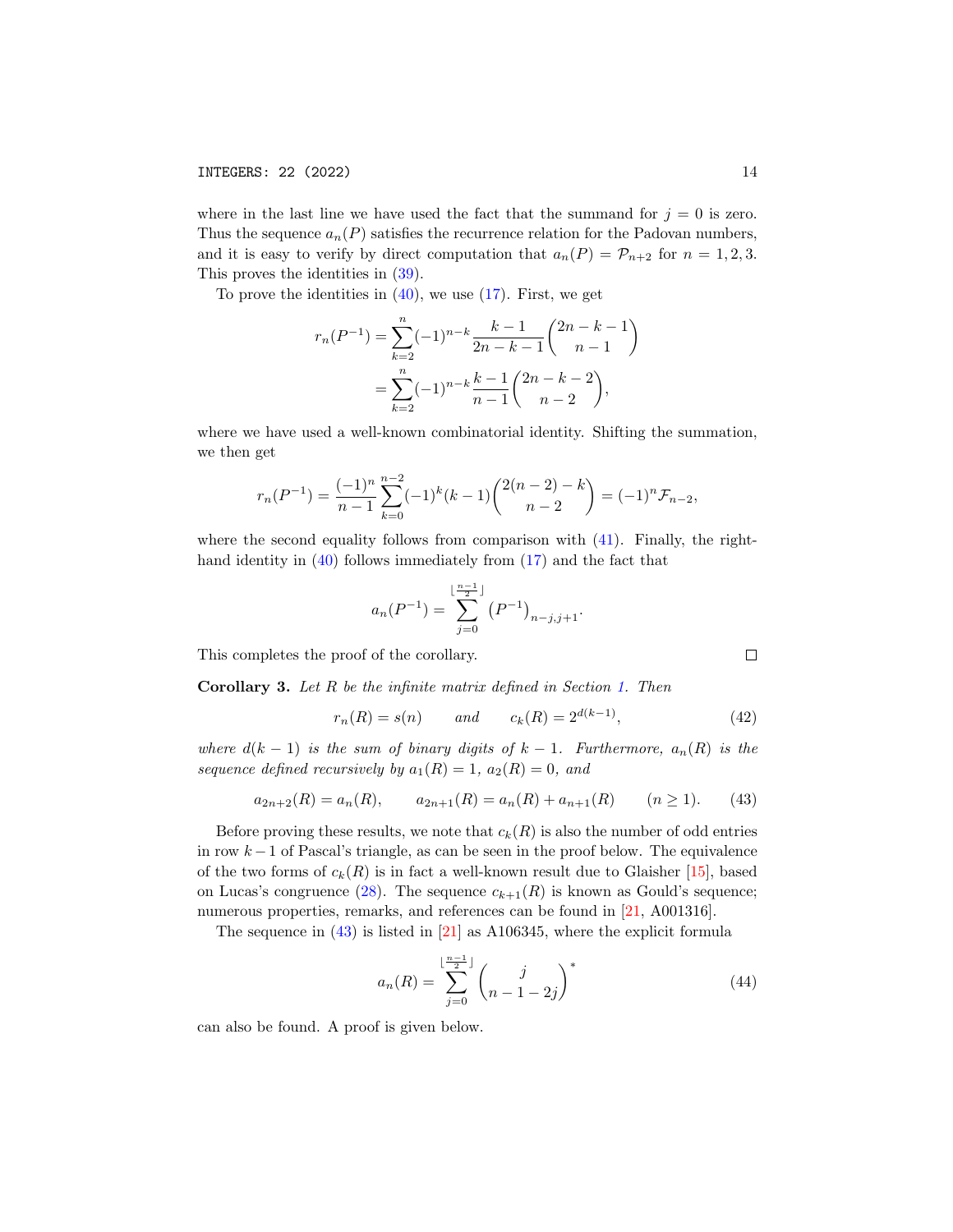Proof of Corollary [3.](#page-13-1) The first identity in  $(42)$  follows from the definition of the matrix R and from [\(4\)](#page-1-1). Next, by definition of the polynomial  $q_k(x)$  in Section [3](#page-7-0) and by  $(26)$ , we have

$$
c_k(R) = q_k(1) = \sum_{j=0}^{k-1} {k-1 \choose j}^*,
$$

which counts the number of odd entries in row  $k-1$  of Pascal's triangle, as claimed. On the other hand, by Lemma [1](#page-8-4) we have

$$
c_k(R) = q_k(1) = \prod_{i \ge 0} 2^{u_i} = 2^{\sum_{i \ge 0} u_i} = 2^{d(k-1)},
$$

which proves the second identity in [\(42\)](#page-13-2). Next, by [\(14\)](#page-4-0) and [\(15\)](#page-4-1) we have  $R_{n,k}$  =  $\binom{n-1}{n-k}^*$ , and then [\(44\)](#page-13-3) follows from the fact that

$$
a_n(R) = \sum_{j=0}^{\lfloor \frac{n-1}{2} \rfloor} R_{n-j,j+1}.
$$

Finally, to show that the sequence  $a_n(R)$  satisfies [\(43\)](#page-13-0), we note that from [\(28\)](#page-8-1) we get for nonnegative integers r, s and  $a, b \in \{0, 1\}$  (as also used by Carlitz [\[7,](#page-28-5) p. 18f.]),

<span id="page-14-0"></span>
$$
\begin{pmatrix} 2r + a \\ 2s + b \end{pmatrix}^* = \begin{cases} 0 & \text{when } a = 0 \text{ and } b = 1, \\ \binom{r}{s}^* & \text{otherwise.} \end{cases}
$$
 (45)

Using this and  $(44)$ , we first get

$$
a_{2n+2}(R) = \sum_{j\geq 0} {j \choose 2n+1-2j}^* = \sum_{i\geq 0} {2i+1 \choose 2n-1-4i}^*
$$
  
= 
$$
\sum_{i\geq 0} {i \choose n-1-2i}^* = a_n(R),
$$

where we have used  $(45)$  twice. Further, splitting j into even and odd, we get

$$
a_{2n+1}(R) = \sum_{j\geq 0} \binom{j}{2n-2j}^* = \sum_{i\geq 0} \binom{2i}{2n-4i}^* + \sum_{i\geq 0} \binom{2i+1}{2n-2-4i}^*
$$
  
= 
$$
\sum_{i\geq 0} \binom{i}{n-2i}^* + \sum_{i\geq 0} \binom{i}{n-1-2i}^* = a_{n+1}(R) + a_n(R).
$$

This proves the identities in [\(43\)](#page-13-0); the initial conditions are easy to verify by direct computation. $\Box$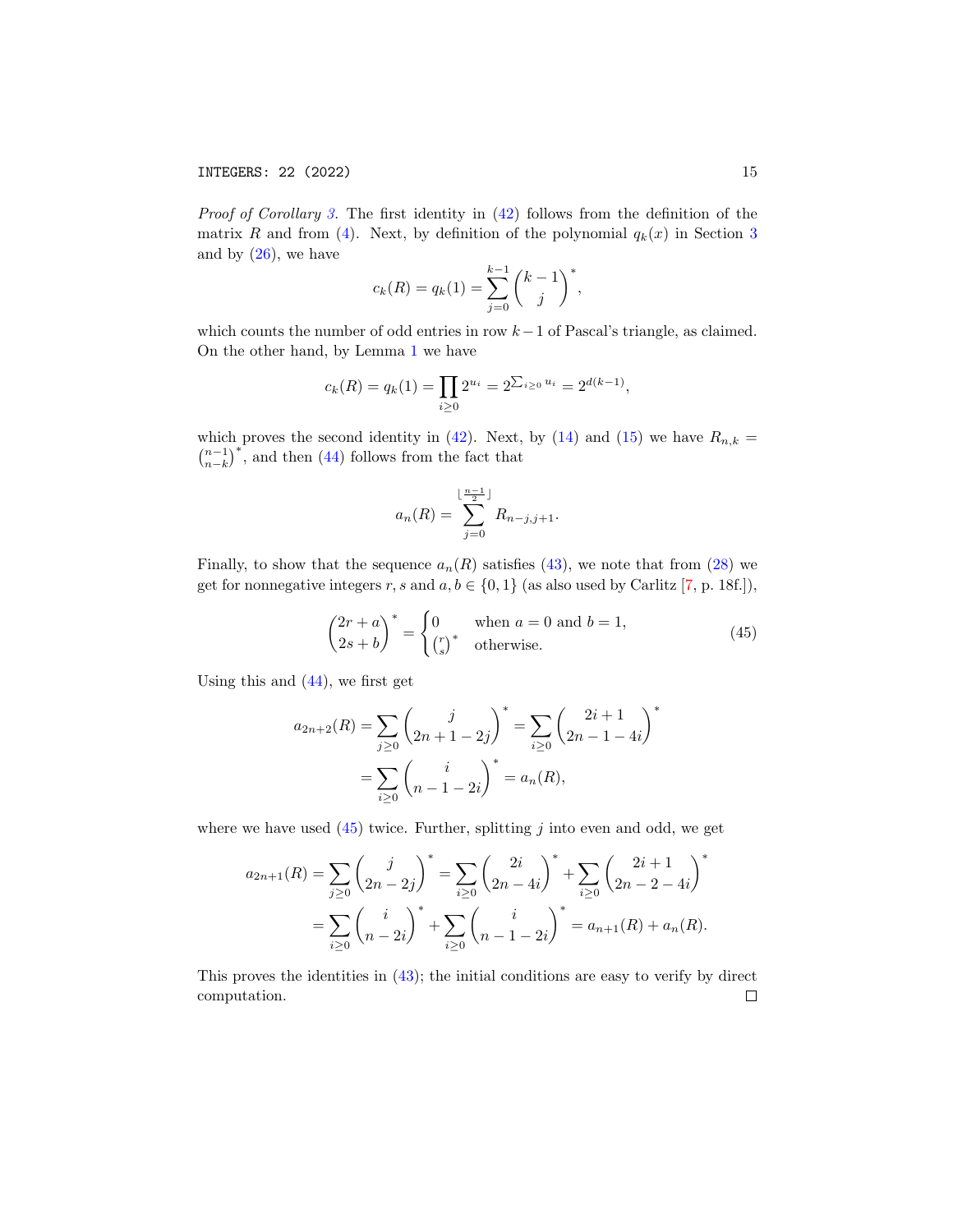<span id="page-15-0"></span>**Corollary 4.** If  $R$  is the infinite matrix defined in Section [1,](#page-0-1) then

<span id="page-15-2"></span>
$$
r_n(R^{-1}) = \begin{cases} 1 & when n is a power of 2, \\ 0 & otherwise, \end{cases}
$$
 (46)

and  $a_n(R^{-1})$  is the sequence defined recursively by  $a_1(R^{-1}) = 1$ ,  $a_2(R^{-1}) = 0$ , and

<span id="page-15-1"></span>
$$
a_{2n}(R^{-1}) = -a_{n+1}(R^{-1}), \quad a_{2n+1}(R^{-1}) = a_n(R^{-1}) + a_{n+1}(R^{-1}) \quad (n \ge 1). \tag{47}
$$

To supplement Corollary [4,](#page-15-0) we consider  $n = 2^{\alpha-1} + 1$  for  $\alpha \ge 2$ . Then  $2^{\alpha} - n =$  $2^{\alpha-1} - 1$  $2^{\alpha-1} - 1$ , and by Lemma 2 the polynomial  $p_n(x)$  has degree  $2^{\alpha-1} - 1 = n - 2$ , and all  $n-1$  coefficients are nonzero; see also Table 2. Hence the column sums of  $R^{-1}$ diverge for  $k \geq 2$ , while  $c_1(R^{-1}) = 1$ ; see [\(8\)](#page-2-1) as an illustration.

The sequence of antidiagonal sums is given by

<span id="page-15-3"></span>
$$
a_n(R^{-1}) = \sum_{j=0}^{\lfloor \frac{n-1}{2} \rfloor} {2n-3j-2 \choose n-2j-1}^*(-1)^{t_{n-2j-1}}, \tag{48}
$$

where  $(t_n)$  is the Prouhet-Thue-Morse sequence defined in [\(9\)](#page-3-4). The sequence [\(47\)](#page-15-1) is listed in [\[21\]](#page-29-0) as A342682; starting with  $n = 1$ , the first 30 terms are

$$
1,0,1,-1,1,1,0,-1,0,-1,2,0,1,1,-1,0,-1,1,-1,-2,1,0,2,-1,1,-1,2,1,0,0.\\
$$

*Proof of Corollary [4.](#page-15-0)* By definition of the polynomials  $p_n(x)$  at the beginning of Section [3,](#page-7-0) and by Lemma [2,](#page-9-5) we have  $r_n(R^{-1}) = p_n(1) = 0$  unless  $2^{\alpha} - n = 0$ , that is,  $n$  is a power of 2. This proves  $(46)$ .

Next, using Theorem [1](#page-3-2) and the fact that

$$
a_n(R^{-1}) = \sum_{j=0}^{\lfloor \frac{n-1}{2} \rfloor} (R^{-1})_{n-j,j+1},
$$

we immediately get  $(48)$ . Finally, to obtain the recurrence relations in  $(47)$  we proceed as we did in the previous proof. With [\(48\)](#page-15-3) we get

$$
a_{2n}(R^{-1}) = \sum_{j\geq 0} \binom{4n-3j-2}{n-2j-1}^* (-1)^{t_{2n-2j-1}},
$$

and with [\(45\)](#page-14-0) we see that the terms with even j vanish. We therefore set  $j = 2i-1$  $(i \geq 1)$  and note that by [\(9\)](#page-3-4) we have  $t_{2n-4i+1} = 1 - t_{n-2i}$ , so that with [\(45\)](#page-14-0),

$$
a_{2n}(R^{-1}) = \sum_{i\geq 1} \binom{4n-6i+1}{n-4i+1}^* (-1)^{t_{2n-4i+1}} = \sum_{i\geq 1} \binom{2n-3i}{n-2i}^* (-1)^{1-t_{n-2i}}.
$$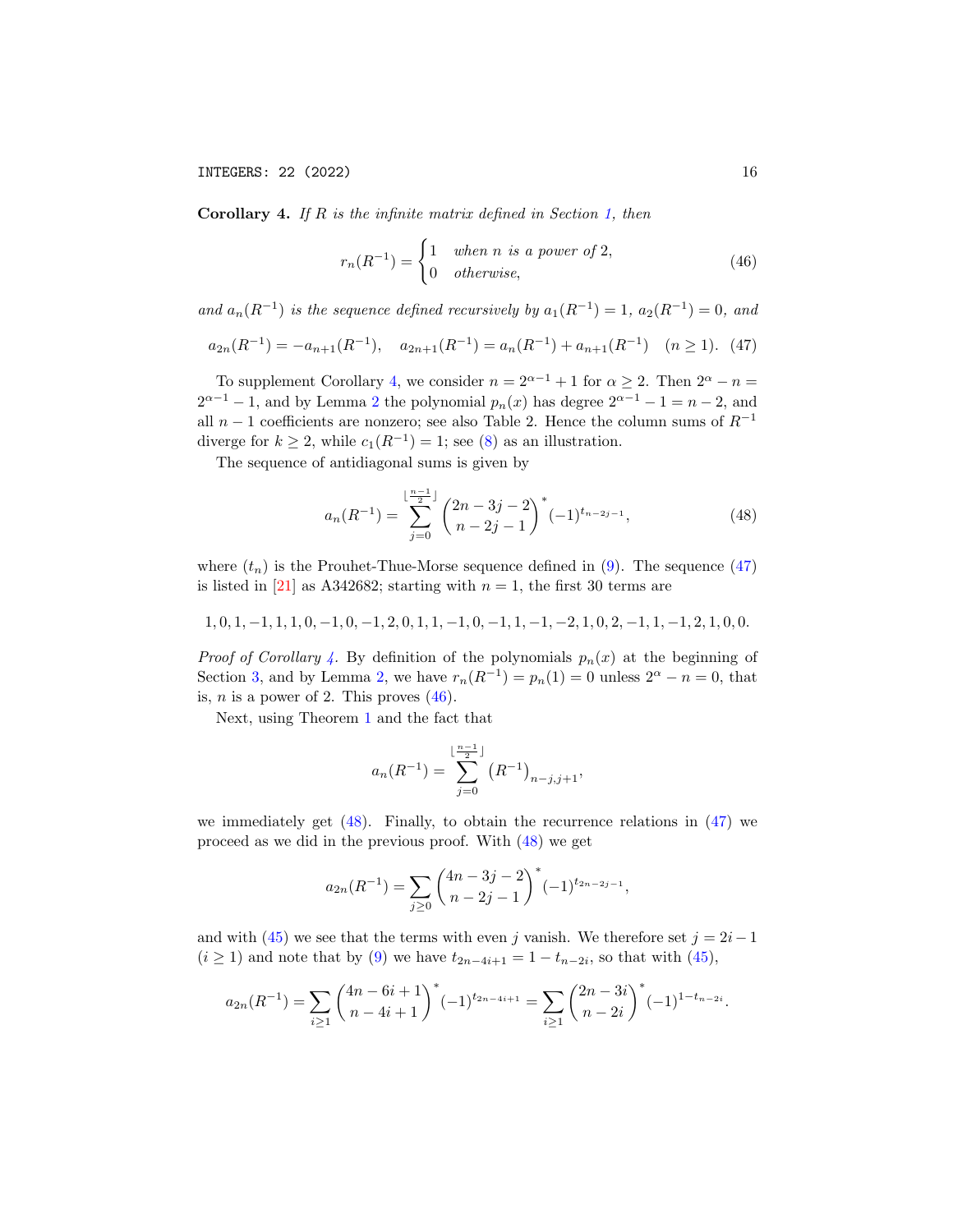## INTEGERS: 22 (2022) 17

This last identity can actually be taken over  $i \geq 0$  since the term for  $i = 0$  is

$$
\binom{2n}{n} = \frac{2n}{n} \binom{2n-1}{n-1} \equiv 0 \pmod{2}
$$

and thus, again with [\(48\)](#page-15-3), we have  $a_{2n}(R^{-1}) = -a_{n+1}(R^{-1})$ , as desired. Next we have

$$
a_{2n+1}(R^{-1}) = \sum_{j\geq 0} {4n-3j \choose 2n-2j}^*(-1)^{t_{2n-2j}}.
$$

This time we apply the first identity in [\(9\)](#page-3-4), giving  $t_{2n-2j} = t_{n-j}$ . Then, splitting j into even and odd integers and using [\(45\)](#page-14-0), we get

$$
a_{2n+1}(R^{-1}) = \sum_{i\geq 0} {4n-6i \choose n-4i}^*(-1)^{t_{2n-4i}} + \sum_{i\geq 0} {4n-6i-3 \choose 2n-4i-2}^*(-1)^{t_{2n-4i-2}}
$$
  
= 
$$
\sum_{i\geq 0} {2n-3i \choose n-2i}^*(-1)^{t_{n-2i}} + \sum_{i\geq 0} {2n-3i-2 \choose n-2i-1}^*(-1)^{t_{n-2i-1}}
$$
  
= 
$$
a_{n+1}(R^{-1}) + a_n(R^{-1}),
$$

having again used  $(48)$ . This proves the second identity in  $(47)$ ; the initial conditions are again easy to verify.  $\Box$ 

#### <span id="page-16-0"></span>5. A Connection with Compositions of Integers

Another property of the matrix  $R$  and its inverse, again related to a sequence of row sums, reveals an intriguing connection with compositions of integers. Given an integer  $m \geq 1$ , a composition of m is an ordered set (or a finite sequence) of positive integers whose elements sum to  $m$ . In contrast to partitions, sequences that differ in the order of their terms define different compositions. Let  $\mathcal{C}(m)$  be the set of compositions of m. Thus, for example, the compositions of  $m = 4$  are

$$
\mathcal{C}(4) = \{(4), (3,1), (2,2), (2,1,1), (1,3), (1,2,1), (1,1,2), (1,1,1,1)\}.
$$

In general, the cardinality of  $\mathcal{C}(m)$  is  $2^{m-1}$ ; see, for instance, [\[24,](#page-29-3) p. 15].

Suppose that  $\mu = (\mu_1, \ldots, \mu_\ell) \in \mathcal{C}(m)$ . We define  $\gamma, \delta : \mathcal{C}(m) \to \mathcal{C}(m + 1)$  by

 $\gamma(\mu) = (\mu_1, \ldots, \mu_\ell + 1), \qquad \delta(\mu) = (\mu_1, \ldots, \mu_\ell, 1).$ 

Then the images of  $\mathcal{C}(m)$  under  $\gamma$  and  $\delta$  are disjoint subsets of  $\mathcal{C}(m+1)$ , and since they both have cardinality  $2^{m-1}$ , their union is  $\mathcal{C}(m+1)$ .

We now define a sequence  $C(n)$ ,  $n = 1, 2, \ldots$ , of compositions. Let  $C(1) = () = \emptyset$ , the empty composition, and  $C(2) = (1)$ , the unique composition of  $m = 1$ . Then for  $n \geq 2$ , let

<span id="page-16-1"></span>
$$
C(2n-1) = \gamma(C(n)), \qquad C(2n) = \delta(C(n)). \tag{49}
$$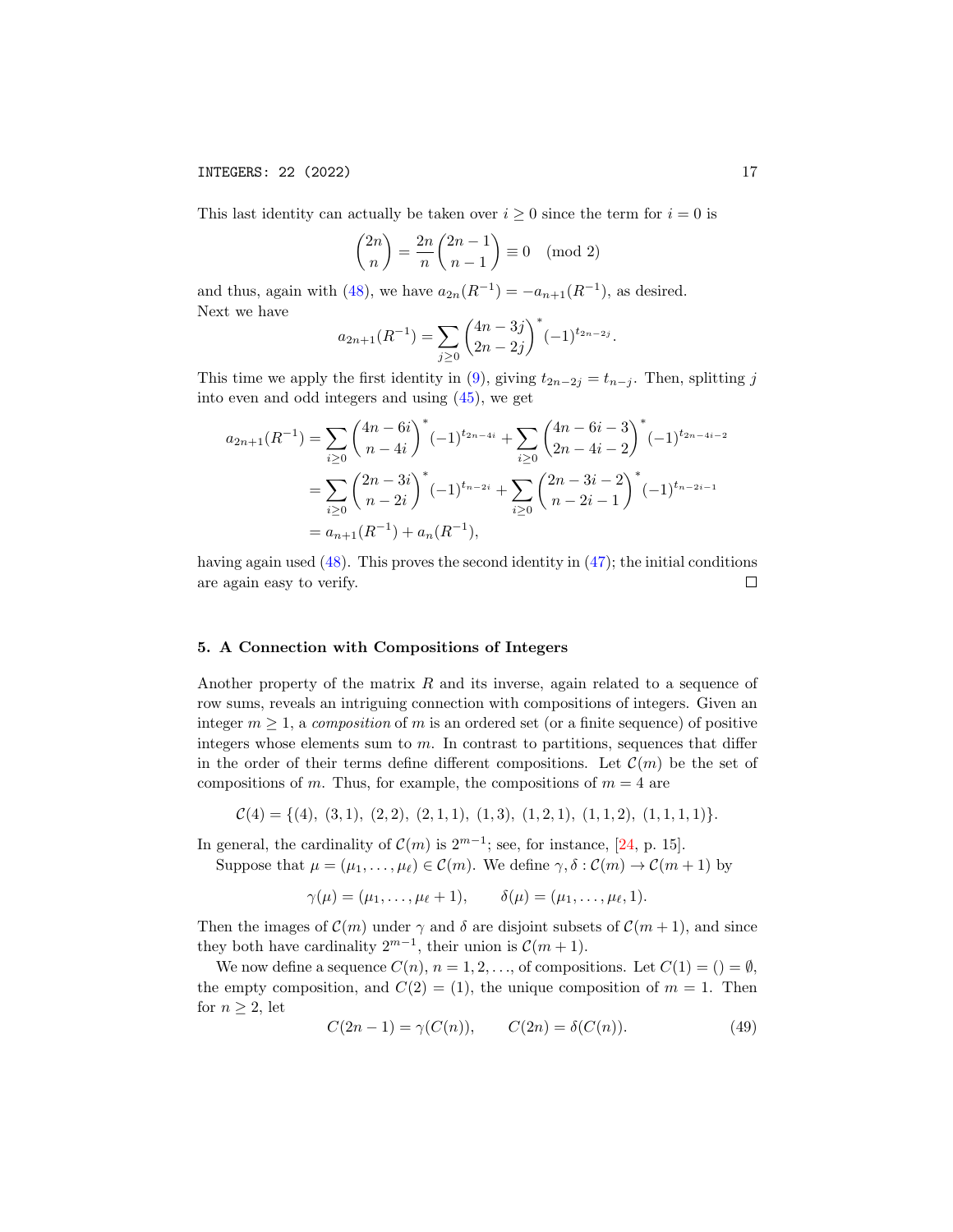We can see by induction that for any  $m \geq 1$ , the terms  $C(2^{m-1}+1), \ldots, C(2^m)$  of this sequence are exactly the  $2^{m-1}$  compositions  $\mathcal{C}(m)$ ; see Table 4.

Next, if  $\mu = (\mu_1, \ldots, \mu_\ell) \in \mathcal{C}(m)$  as before, we define the products of the parts of  $\mu$  and a corresponding sequence by

<span id="page-17-1"></span>
$$
f(\mu) := \mu_1 \cdots \mu_\ell, \qquad f(n) := f(C(n)) \qquad (n \ge 2), \tag{50}
$$

with  $f(1) = 1$ , the usual convention for an empty product. This sequence is A124758 in [\[21\]](#page-29-0). See Table 4 for the first 16 values of  $f(n)$ .

| $\it n$        | C(n)                                            |                | $\, n \,$ | C(n)              |                |  |  |  |  |
|----------------|-------------------------------------------------|----------------|-----------|-------------------|----------------|--|--|--|--|
|                |                                                 |                | 9         | $\left( 4\right)$ |                |  |  |  |  |
| $\overline{2}$ | $\left(1\right)$                                |                | 10        | (3, 1)            | 3              |  |  |  |  |
| $\sqrt{3}$     | $\left( 2\right)$                               | $\overline{2}$ | 11        | (2, 2)            | 4              |  |  |  |  |
| $\overline{4}$ | (1, 1)                                          | 1              | 12        | (2, 1, 1)         | $\overline{2}$ |  |  |  |  |
| 5              | $\left( 3\right)$                               | 3              | 13        | (1, 3)            | 3              |  |  |  |  |
| 6              | (2, 1)                                          | 2              | 14        | (1, 2, 1)         | $\overline{2}$ |  |  |  |  |
| 7              | (1, 2)                                          | $\overline{2}$ | 15        | (1, 1, 2)         | $\overline{2}$ |  |  |  |  |
| 8              | (1, 1, 1)                                       |                | 16        | (1, 1, 1, 1)      |                |  |  |  |  |
|                | Table 4: $C(n)$ and $f(n)$ , $1 \le n \le 16$ . |                |           |                   |                |  |  |  |  |

Returning to the matrix  $R$  of Section [1,](#page-0-1) we now consider the Hadamard (or element-wise) product  $R \odot |R^{-1}|$  of R and the matrix consisting of the absolute values of  $R^{-1}$ ; see the upper-left  $10 \times 10$  submatrix in  $(51)$ .

<span id="page-17-0"></span> R  |R −1 | <sup>10</sup> = 1 · 1 · 1 1 · · · 1 · · 1 1 1 · · · 1 · 1 · · · · · 1 1 · · · · · · · 1 · · · · 1 · 1 1 1 · · · · · 1 · 1 · 1 . (51)

The row sums of this matrix are 1, 1, 2, 1, 3, 2, 2, 1, 4, 3. Comparing them with Table 4, we see that these values are identical with  $f(1), \ldots, f(10)$ . The following result shows that this is not a coincidence.

<span id="page-17-3"></span>**Theorem 3.** For all  $n \geq 1$  we have

<span id="page-17-2"></span>
$$
r_n((R \odot |R^{-1}|) = f(n), \tag{52}
$$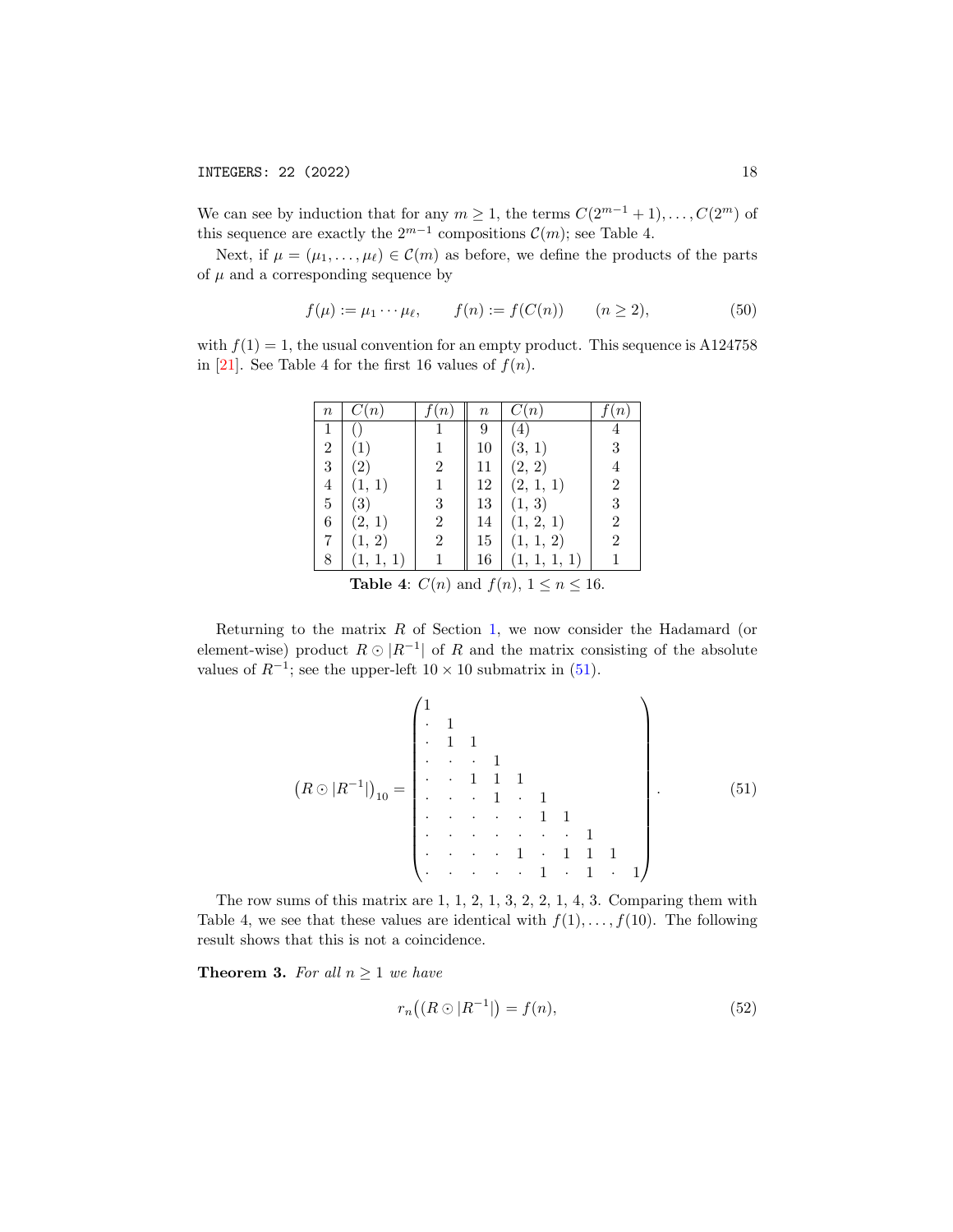where  $r_n$  is the nth row sum and  $f(n)$  is the product of parts, as defined in [\(50\)](#page-17-1). Furthermore, for all  $n \geq 1$  we have the explicit expression

<span id="page-18-0"></span>
$$
r_n(R \odot |R^{-1}|) = \sum_{k=1}^n \binom{k-1}{n-k}^* \binom{2n-k-1}{n-k}^*.
$$
 (53)

*Proof.* By  $(14)$  or  $(18)$  and by  $(10)$  we have

$$
((R \odot |R^{-1}|)_{n,k} = {k-1 \choose n-k}^* {2n-k-1 \choose n-k}^*,
$$

which immediately gives [\(53\)](#page-18-0). We prove [\(52\)](#page-17-2) by showing that the sequences on the right of [\(52\)](#page-17-2) and [\(53\)](#page-18-0) satisfy the same recurrence relations.

We begin with the sequence  $f(n)$ . In Table 4 we see that  $f(1) = f(2) = 1$ . Denote the final part in the composition  $C(n)$  by  $\mu_{\ell}(n)$ ; then by [\(49\)](#page-16-1) and [\(50\)](#page-17-1) we have

<span id="page-18-1"></span>
$$
f(2n-1) = \left(1 + \frac{1}{\mu_{\ell}(n)}\right) \cdot f(n), \qquad f(2n) = f(n) \qquad (n \ge 2). \tag{54}
$$

To deal with the first identity in  $(54)$ , we let  $\nu(n)$  be the 2-adic valuation of n, and we claim that

<span id="page-18-2"></span>
$$
\mu_{\ell}(n) = \nu(n-1) + 1 \qquad (n \ge 2); \tag{55}
$$

see Table 4 for the first 15 instances of this. We prove  $(55)$  by induction on n. The cases  $n = 2, 3$  are clear by Table 4. Now suppose that [\(55\)](#page-18-2) holds up to  $2n - 2$ , for some  $n \geq 2$ . By the first identity in [\(49\)](#page-16-1) and by the induction hypothesis we have

$$
\mu_{\ell}(2n-1) = \mu_{\ell}(n) + 1 = (\nu(n-1) + 1) + 1
$$
  
=  $\nu(2(n-1)) + 1 = \nu((2n-1) - 1) + 1,$ 

as claimed, where we have also used an obvious property of the 2-adic valuation. Next, by the second identity in [\(49\)](#page-16-1) we have  $\mu_{\ell}(2n) = 1$ , while  $\nu(2n - 1) + 1 = 1$ , so [\(55\)](#page-18-2) holds almost trivially in this case. Altogether we have thus shown that

<span id="page-18-3"></span>
$$
f(2n-1) = \left(1 + \frac{1}{\nu(n-1)+1}\right) \cdot f(n), \qquad f(2n) = f(n) \qquad (n \ge 2). \tag{56}
$$

To deal with the right-hand side of  $(53)$ , we denote this sum by  $g(n)$  and verify that  $g(1) = g(2) = 1$ . Also,

$$
g(2n) = \sum_{k=1}^{2n} {k-1 \choose 2n-k}^* {4n-k-1 \choose 2n-k}^*.
$$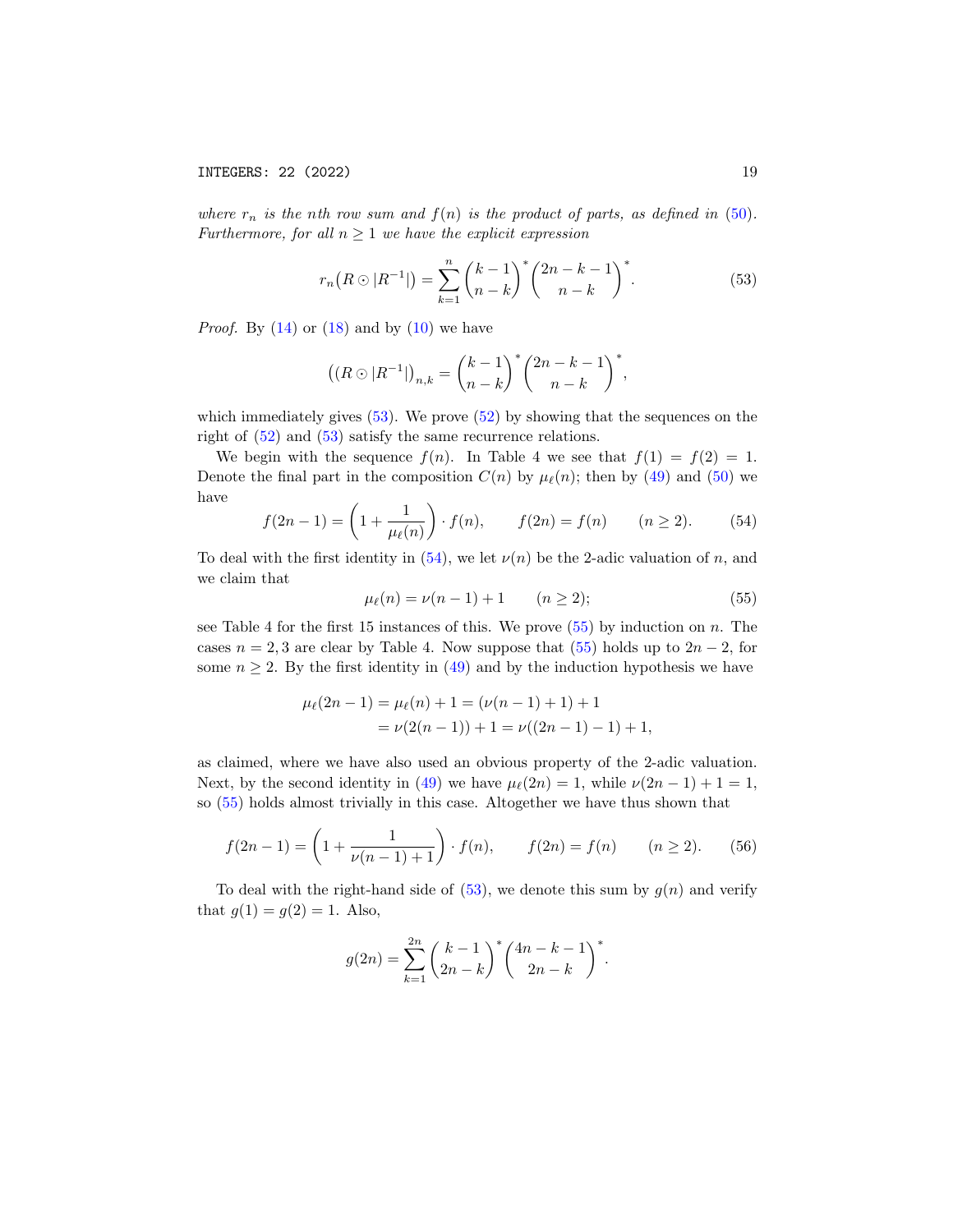When  $k$  is odd, then both factors of each summand vanish by  $(45)$ . Hence we set  $k = 2j$  and get, also by  $(45)$ ,

<span id="page-19-2"></span>
$$
g(2n) = \sum_{j=1}^{n} {2j - 1 \choose 2n - 2j}^* {4n - 2j - 1 \choose 2n - 2j}^*
$$
  
= 
$$
\sum_{j=1}^{n} {j - 1 \choose n - j}^* {2n - j - 1 \choose n - j}^* = g(n).
$$
 (57)

For the odd case, it is more convenient to consider  $g(2n+1)$  rather than  $g(2n-1)$ . We split the corresponding sum according to  $k = 2j$  and  $k = 2j + 1$ , obtaining

$$
g(2n+1) = \sum_{k=1}^{2n+1} {k-1 \choose 2n-k+1}^* {4n-k+1 \choose 2n-k+1}^*
$$
  
= 
$$
\sum_{j=1}^n {2(j-1)+1 \choose 2n-2j+1}^* {4n-2j+1 \choose 2n-2j+1}^* + \sum_{j=0}^n {2j \choose 2n-2j}^* {4n-2j \choose 2n-2j}^*.
$$

Using [\(45\)](#page-14-0) again, we get

<span id="page-19-1"></span>
$$
g(2n+1) = \sum_{j=1}^{n} {j-1 \choose n-j}^* {2n-j \choose n-j}^* + \sum_{j=0}^{n} {j \choose n-j}^* {2n-j \choose n-j}^*.
$$
 (58)

Denoting these last two sums by  $T_1(n)$  and  $T_2(n)$ , we claim that

<span id="page-19-0"></span>
$$
\frac{T_2(n)}{T_1(n)} = \nu(n) + 1 \qquad (n \ge 1),
$$
\n(59)

where  $\nu(n)$  is again the 2-adic valuation of n. It is important to note that  $T_1(n) \neq 0$ and  $T_2(n) \neq 0$  for any  $n \geq 1$  since the summand belonging to  $j = n$  is always 1 in both cases. We assume [\(59\)](#page-19-0) to be true and note that a shift in the index of summation gives

$$
T_2(n) = \sum_{j=1}^{n+1} {j-1 \choose n+1-j}^* {2(n+1) - j - 1 \choose n+1-j}^* = g(n+1).
$$

Then with [\(58\)](#page-19-1) we get

$$
g(2n + 1) = \left(1 + \frac{1}{\nu(n) + 1}\right)g(n + 1).
$$

Replacing n by  $n-1$  in this last identity and recalling [\(57\)](#page-19-2) and the initial conditions  $g(1) = g(2) = 1$ , we see that the sequences  $f(n)$  and  $g(n)$  satisfy the same recurrence relation [\(56\)](#page-18-3), and are therefore identical. This proves [\(52\)](#page-17-2).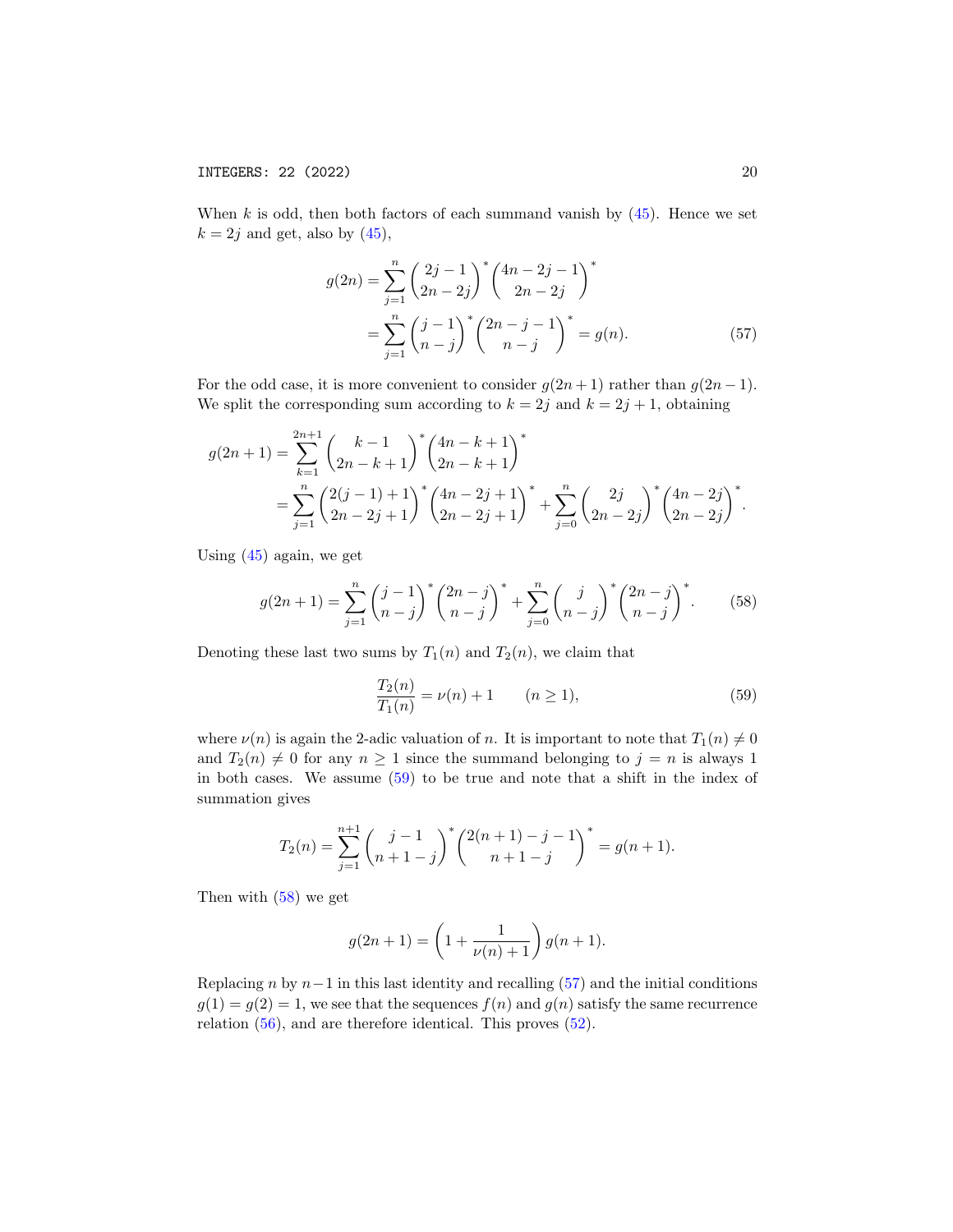It remains to prove [\(59\)](#page-19-0). We do so by induction on n. The cases  $n = 1, 2$  can be verified by direct computation. Suppose now that  $(59)$  holds up to  $2n-1$ , for some  $n \geq 2$ . Then, using [\(45\)](#page-14-0) again repeatedly, we get

$$
T_1(2n) = \sum_{j=1}^{2n} \binom{j-1}{2n-j}^* \binom{4n-j}{2n-j}^* = \sum_{i=1}^n \binom{2(i-1)+1}{2n-2i}^* \binom{4n-2i}{2n-2i}^*
$$

$$
= \sum_{i=1}^n \binom{i-1}{n-i}^* \binom{2n-i}{n-i}^* = T_1(n)
$$

and similarly, separating summands according to  $j = 2i$ ,  $j = 2i - 1$ ,

$$
T_2(2n) = \sum_{j=1}^{2n} {j \choose 2n-j}^* {4n-j \choose 2n-j}^*
$$
  
= 
$$
\sum_{i=1}^{n} {2i \choose 2n-2i}^* {4n-2i \choose 2n-2i}^* + \sum_{i=1}^{n} {2(i-1)+1 \choose 2n-2i+1}^* {4n-2i+1 \choose 2n-2i+1}^*
$$
  
= 
$$
\sum_{i=1}^{n} {i \choose n-i}^* {2n-i \choose n-i}^* + \sum_{i=1}^{n} {i-1 \choose n-i}^* {2n-i \choose n-i}^* = T_2(n) + T_1(n).
$$

Hence by the induction hypothesis and the property  $\nu(2n) = \nu(n) + 1$  we get

$$
\frac{T_2(2n)}{T_1(2n)} = \frac{T_2(n) + T_1(n)}{T_1(n)} = \frac{T_2(n)}{T_1(n)} + 1 = (\nu(n) + 1) + 1 = \nu(2n) + 1,\tag{60}
$$

which was to be shown for the even case. In the odd case we proceed similarly, obtaining

$$
T_1(2n + 1) = T_2(n),
$$
  $T_2(2n + 1) = T_2(n);$ 

we leave the details to the reader. These identities give

$$
\frac{T_2(2n+1)}{T_1(2n+1)} = \frac{T_2(n)}{T_2(n)} = 1 = \nu(2n+1) + 1,
$$

as desired. This proves [\(59\)](#page-19-0) by induction, and the proof of Theorem [3](#page-17-3) is complete.  $\Box$ 

An alternative to the Hadamard product of R and  $|R^{-1}|$  in Theorem [3](#page-17-3) is as follows: Given an  $n \geq 1$  as in [\(52\)](#page-17-2), take an integer m such that  $n \leq 2^m$  and reflect the submatrix  $R_{2^m}$  about its main antidiagonal to get  $R'_{2^m}$ . Now take the Hadamard product of  $R_{2^m}$  and  $R'_{2^m}$ . The nth row sum is then equal to  $f(n)$  as well. An explanation is contained in Corollary [9](#page-25-0) in Section [7.](#page-22-0)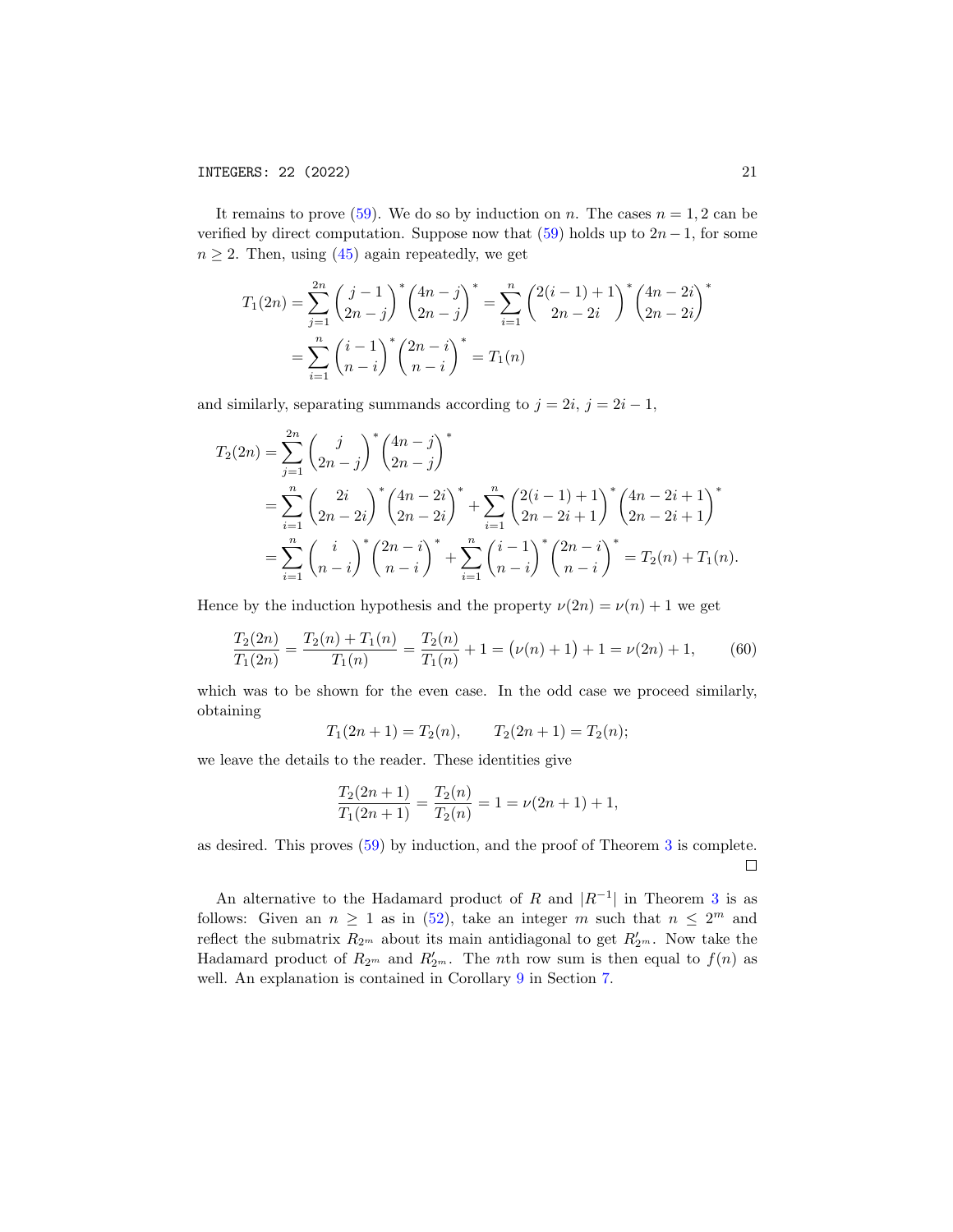# <span id="page-21-0"></span>6. The Sierpiński Triangle and Matrix

As we saw, the columns of the infinite matrix  $R$  of Section [1](#page-0-1) correspond to the rows of the Pascal triangle modulo 2, which is also known as the Sierpinski triangle. If we left-justify this triangle, we get the infinite Sierpinski matrix  $S$ , and as before we denote by  $S_N$  the upper-left  $N \times N$  submatrix, as shown in [\(61\)](#page-21-1) for  $N = 8$ .

<span id="page-21-1"></span>
$$
S_8 := \begin{pmatrix} 1 & & & & & & & \\ 1 & 1 & & & & & & \\ 1 & 1 & 1 & 1 & & & & \\ 1 & 1 & 1 & 1 & & & & \\ 1 & 1 & \cdot & \cdot & 1 & 1 & \\ 1 & 1 & 1 & 1 & 1 & 1 & 1 \end{pmatrix} . \tag{61}
$$

It was shown by Callan [\[6\]](#page-28-14) that the inverse matrix  $S^{-1}$  is again the Sierpinski matrix, but with entries  $0, 1$ , and  $-1$ , and the sign pattern determined by the Prouhet-Thue-Morse sequence, as was the case with  $R^{-1}$ ; see [\(62\)](#page-21-2).

<span id="page-21-2"></span>
$$
S_8^{-1} = \begin{pmatrix} 1 & & & & & & & & \\ -1 & 1 & & & & & & & \\ -1 & \cdot & 1 & & & & & & \\ 1 & -1 & -1 & 1 & & & & & \\ -1 & \cdot & \cdot & \cdot & 1 & & & & \\ 1 & -1 & \cdot & \cdot & -1 & 1 & & \\ 1 & \cdot & -1 & \cdot & -1 & \cdot & 1 & \\ -1 & 1 & 1 & -1 & 1 & -1 & -1 & 1 \end{pmatrix} .
$$
 (62)

The purpose of this brief section is to determine the row and antidiagonal sums of S and  $S^{-1}$ . More general kinds of diagonal sums are considered in [\[20\]](#page-28-15).

<span id="page-21-5"></span>Corollary 5. If S is the Sierpinski matrix, then for  $n \geq 1$  we have

<span id="page-21-3"></span>
$$
r_n(S) = 2^{d(n-1)}, \qquad a_n(S) = s(n), \tag{63}
$$

where  $d(n-1)$  is the sum of binary digits of  $n-1$ , and  $s(n)$  is the nth Stern number. Furthermore,

<span id="page-21-4"></span>
$$
r_n(S^{-1}) = \begin{cases} 1, & n = 1, \\ 0, & n \ge 2, \end{cases} \qquad a_n(S^{-1}) = \begin{cases} 0, & n \equiv 0 \pmod{3}, \\ 1, & n \equiv 1 \pmod{3}, \\ -1, & n \equiv 2 \pmod{3}. \end{cases}
$$
(64)

*Proof.* The  $(n, k)$ -entry of the matrix S is clearly  $S_{n,k} = \binom{n-1}{k-1}^*$ , and so

$$
r_n(S) = \sum_{k=1}^n {n-1 \choose k-1}^*.
$$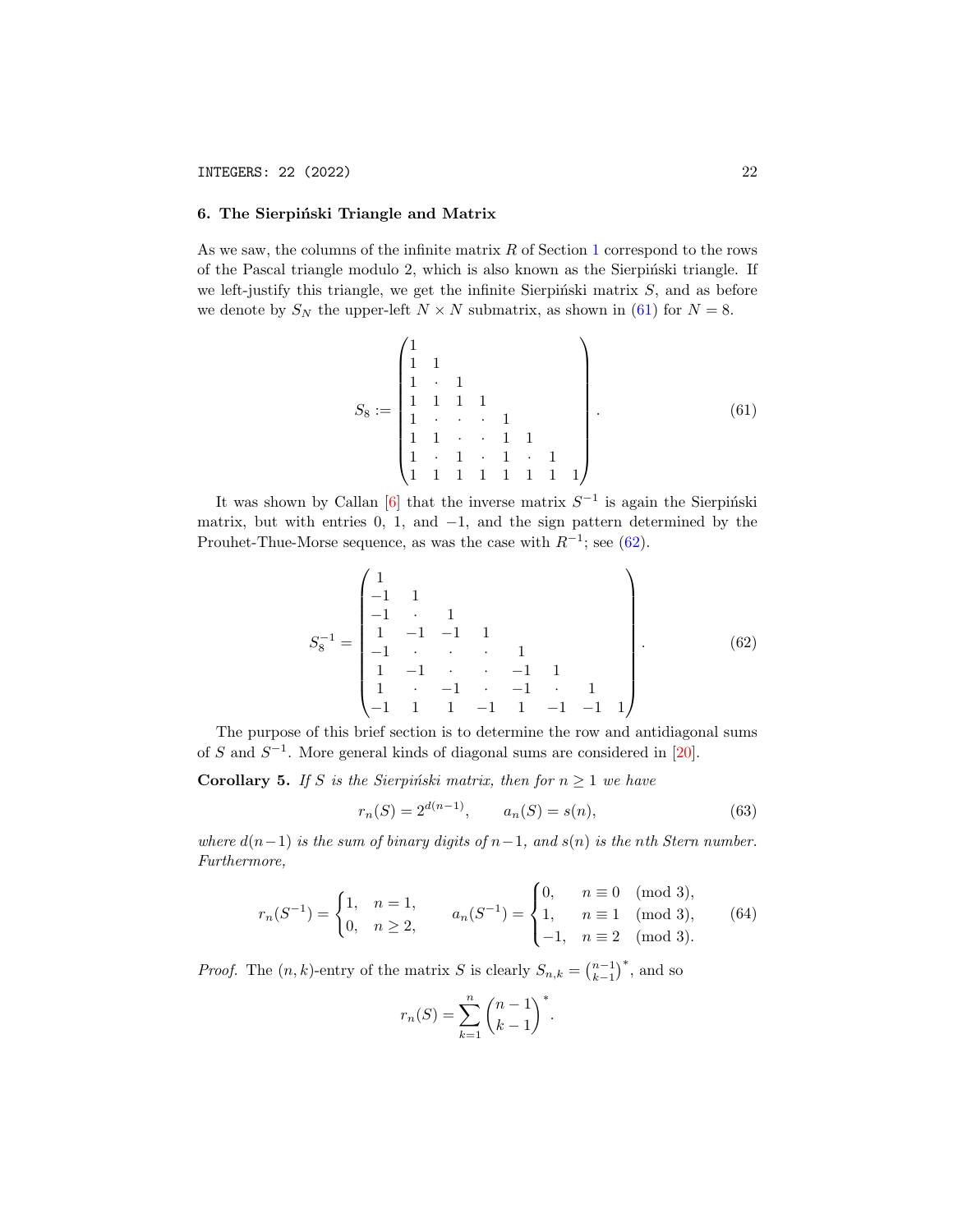The first identity in [\(63\)](#page-21-3) then follows from the proof of Corollary [3.](#page-13-1) Next, we have

$$
a_n(S) = \sum_{j=0}^{\lfloor \frac{n-1}{2} \rfloor} S_{n-j,j+1} = \sum_{j=0}^{\lfloor \frac{n-1}{2} \rfloor} {n-j-1 \choose j}^* = s(n),
$$

which follows from  $(12)$ . To obtain the first identity of  $(64)$  we consider the matrix product  $S^{-1}S = I$ , the infinite identity matrix. Then we see that the *n*th row sum of  $S^{-1}$  is just the element  $(S^{-1}S)_{n,1} = I_{n,1}$ , as claimed.

For the second part of  $(64)$ , we consider

<span id="page-22-1"></span>
$$
a_n(S^{-1}) = \sum_{j=0}^{\lfloor \frac{n-1}{2} \rfloor} (S^{-1})_{n-j,j+1} = \sum_{j=0}^{\lfloor \frac{n-1}{2} \rfloor} {n-j-1 \choose j}^*(-1)^{t_{n-2j-1}}.
$$
 (65)

In a way that is completely analogous to the proof of [\(47\)](#page-15-1) we can use [\(65\)](#page-22-1) to show that

<span id="page-22-2"></span>
$$
a_{2n} = -a_n, \qquad a_{2n+1} = a_n + a_{n+1}, \tag{66}
$$

with initial conditions  $a_1 = 1$  and  $a_2 = -1$ , where for ease of notation we have suppressed the dependence on  $S^{-1}$ . We leave the details to the reader.

Next, we use induction and  $(66)$  to prove the second identity in  $(64)$ . The cases  $n = 1, 2, 3$  are easy to verify. We fix an  $n \geq 4$  and suppose that the statement holds up to  $n-1$ . If  $n \equiv 0 \pmod{3}$ , then  $n = 2k + r$  with  $r = 0, 1$ , or 2 and  $k \equiv r$ (mod 3). If  $r = 0$ , then  $a_n = -a_k = 0$ ; if  $r = 1$ , then  $a_n = a_k + a_{k+1} = 1 + (-1) = 0$ ; and if  $r = 2$ , then  $a_n = -a_{k+1} = 0$ , where in all three cases we have used [\(66\)](#page-22-2) and the induction hypothesis. The cases  $n \equiv 1, 2 \pmod{3}$  are analogous.  $\Box$ 

## <span id="page-22-0"></span>7. Further Remarks

We close with a few remarks related to the previous sections.

1. It may be of interest to determine the number of 1s in the nth row of the matrix  $R^{-1}$ , that is, consider the sequence 1, 1, 1, 1, 2, 1, 1, 1, 4, 2, ...; see [\(8\)](#page-2-1). Since  $R^{-1}$  has entries 0, 1, -1 only, we can use Corollary [4](#page-15-0) to get the following result.

<span id="page-22-3"></span>**Corollary 6.** The number of 1s in the nth row of the infinite matrix  $R^{-1}$  is

$$
\begin{cases} 1 & when n is a power of 2, \\ \frac{1}{2}r_n & otherwise, \end{cases}
$$

where  $r_n = r_n(|R^{-1}|)$  is given by

<span id="page-22-4"></span>
$$
r_n = \sum_{k=0}^{n-1} {n-1+k \choose k}^*,
$$
 (67)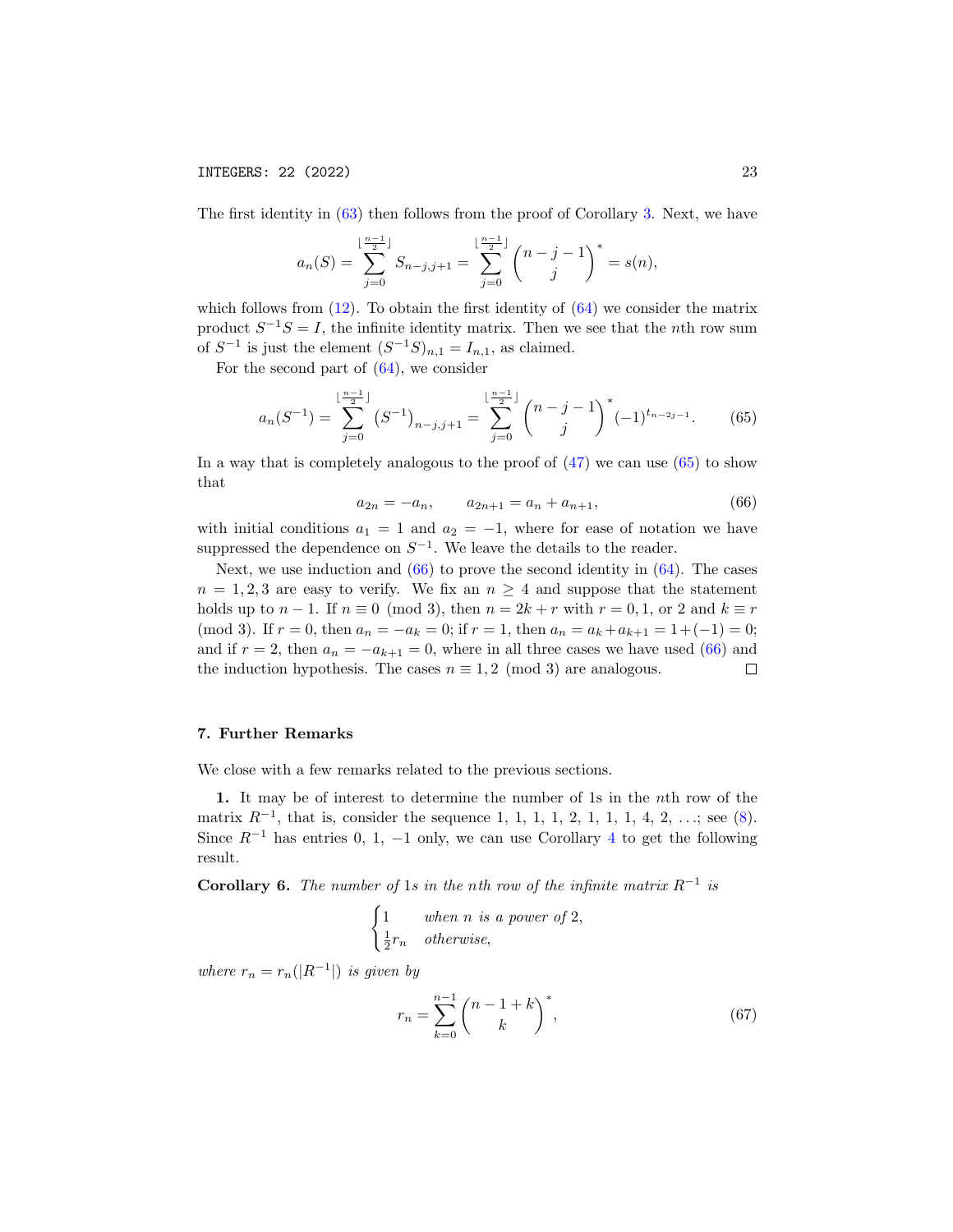and equivalently by the recurrence  $r_1 = 1$  and

<span id="page-23-0"></span>
$$
r_{2n} = r_n, \qquad r_{2n+1} = 2r_{n+1} \qquad (n \ge 1). \tag{68}
$$

The sequence  $r_n$  also satisfies  $r_n = 2^{z(n-1)}$ , where  $z(n-1)$  is the number of 0s in the binary expansion of  $n-1$  ( $n \ge 2$ ); see [\[21,](#page-29-0) A080100]. Furthermore, [\(68\)](#page-23-0) shows that  $r_n$  is positive and even exactly when n is not a power of 2.

*Proof of Corollary [6.](#page-22-3)* By Corollary [4,](#page-15-0) the number of 1s in row n of  $R^{-1}$  is 1 when n is a power of 2, and is equal to the number of  $-1$ s otherwise. Hence it is half the number of nonzero terms in row n of  $R^{-1}$ . But by [\(10\)](#page-3-0) this number of nonzero terms is

$$
r_n(|R^{-1}|) = \sum_{k=1}^n \binom{2n-k-1}{n-k}^*,
$$

and by reversing the order of summation we get  $(67)$ . Finally, the recurrence  $(68)$ can be obtained from [\(67\)](#page-22-4) in analogy to the proofs of Corollaries [4](#page-15-0) and [5.](#page-21-5)  $\Box$ 

2. The matrix R and Theorem [1](#page-3-2) can be used to establish some identities connecting the Stern sequence  $s(n)$  defined in [\(1\)](#page-0-2) and the Prouhet-Thue-Morse sequence  $(t_n)$ , which was defined in [\(9\)](#page-3-4).

Corollary 7. For any integer  $n \geq 2$  we have

<span id="page-23-1"></span>
$$
\sum_{k=0}^{n-2} {n-1+k \choose k}^*(-1)^{t_k} s(n-k) = 1,
$$
\n(69)

and as a consequence, for any  $m \geq 1$ ,

<span id="page-23-2"></span>
$$
\sum_{k=0}^{2^m} (-1)^{t_k} s(2^m + 1 - k) = 0.
$$
 (70)

*Proof.* Let  $V$  and  $\bf{1}$  be the infinite column vectors consisting of the Stern sequence and the sequence with only 1s, respectively. Then by the definition of  $R$  we have  $V = R \cdot 1$ , and multiplying both sides of this identity by  $R^{-1}$  from the left, we get  $R^{-1} \cdot V = 1$  $R^{-1} \cdot V = 1$  $R^{-1} \cdot V = 1$ . This last matrix identity, together with Theorem 1 and the definition of the vector  $V$ , gives  $(69)$  upon reversing the order of summation.

To obtain [\(70\)](#page-23-2), we set  $n = 2^m + 1$  and note that for  $0 \le k \le n - 2 = 2^m - 1$ , by [\(28\)](#page-8-1) we have  $\binom{n-1+k}{k} \equiv 1 \pmod{2}$ . Now [\(69\)](#page-23-1) implies [\(70\)](#page-23-2) if we also note that  $t_k = 1$  for  $k = 2^m$ , which follows from [\(9\)](#page-3-4).  $\Box$ 

We now use the identity [\(70\)](#page-23-2) to obtain the following consequence.

<span id="page-23-4"></span>Corollary 8. For any integer  $m \geq 2$  we have

<span id="page-23-3"></span> $\overline{2}$ 

$$
\sum_{k=2^m}^{m+1} (-1)^{t_{k+1}} s(k) = -1.
$$
 (71)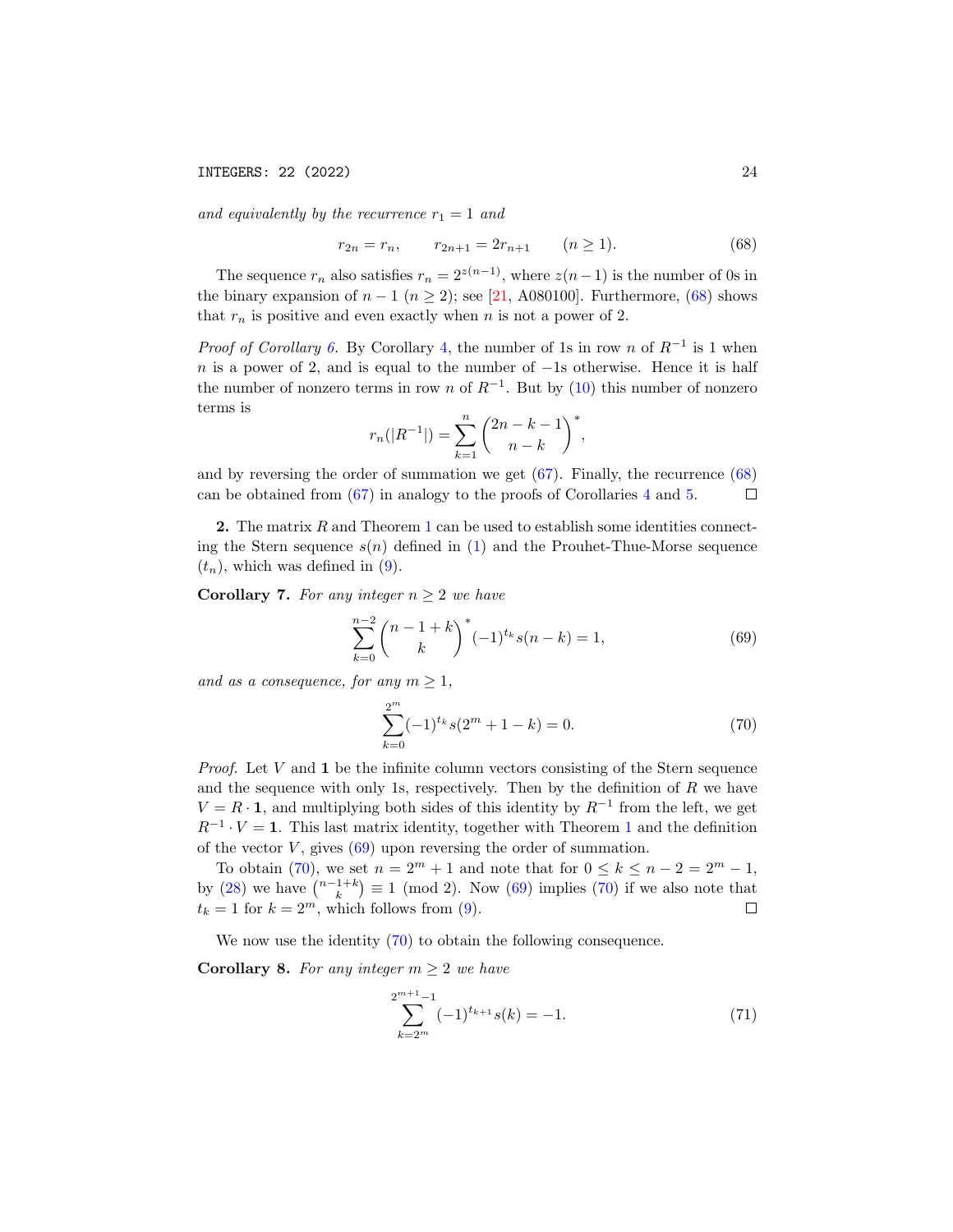It is useful to compare  $(71)$  with the identities

<span id="page-24-0"></span>
$$
\sum_{k=2^m}^{2^{m+1}-1} s(k) = 3^m, \qquad \sum_{k=2^m}^{2^{m+1}-1} (-1)^{k+1} s(k) = 3^{m-1}.
$$
 (72)

The first of these was already known to Stern [\[25\]](#page-29-4); see also [\[11\]](#page-28-2) for further references and remarks. The second sum in [\(72\)](#page-24-0) follows from the first and the recurrence relations in [\(1\)](#page-0-2). To illustrate the identities in [\(71\)](#page-23-3) and [\(72\)](#page-24-0), we take  $m = 3$  and obtain from Table [1,](#page-1-0)

$$
-1+4+3-5+2-5-3+4=-1,
$$
  

$$
1+4+3+5+2+5+3+4=27,
$$
  

$$
-1+4-3+5-2+5-3+4=9.
$$

*Proof of Corollary [8.](#page-23-4)* We separate the term for  $k = 0$  in [\(70\)](#page-23-2), obtaining

<span id="page-24-1"></span>
$$
(-1)^{t_0} s(2^m + 1) + \sum_{k=1}^{2^m} (-1)^{t_k} s(2^m + 1 - k) = 0.
$$
 (73)

We recall that  $t_0 = 0$  and note that  $s(2^m + 1) = m + 1$ , which follows by induction from the fact that [\(1\)](#page-0-2) gives

$$
s(2m+1) = s(2m-1) + s(2m-1+1) = 1 + s(2m-1+1),
$$

with the initial condition  $s(2^0 + 1) = s(2) = 1$ . Hence the identity [\(73\)](#page-24-1) becomes, after shifting the summation,

<span id="page-24-2"></span>
$$
\sum_{k=0}^{2^m-1} (-1)^{t_{k+1}} s(2^m - k) = -(m+1). \tag{74}
$$

Now we replace m by  $m+1$  in [\(74\)](#page-24-2) and subtract (74) from the identity thus obtained. This gives

<span id="page-24-3"></span>
$$
\sum_{k=2^{m}}^{2^{m+1}-1} (-1)^{t_{k+1}} \left( s(2^{m+1}-k) - s(2^{m}-k) \right) = -1.
$$
 (75)

Finally, using the well-known symmetry of the Stern sequence between  $2^m$  and  $2^{m+1}$ , we get

$$
s(2^{m+1} - k) - s(2^m - k) = s(2^m + k) - s(2^m - k) = s(k),
$$

where the final equality was proved in Corollary 3.1 of [\[11\]](#page-28-2). This, with  $(75)$ , gives the desired identity [\(71\)](#page-23-3). $\Box$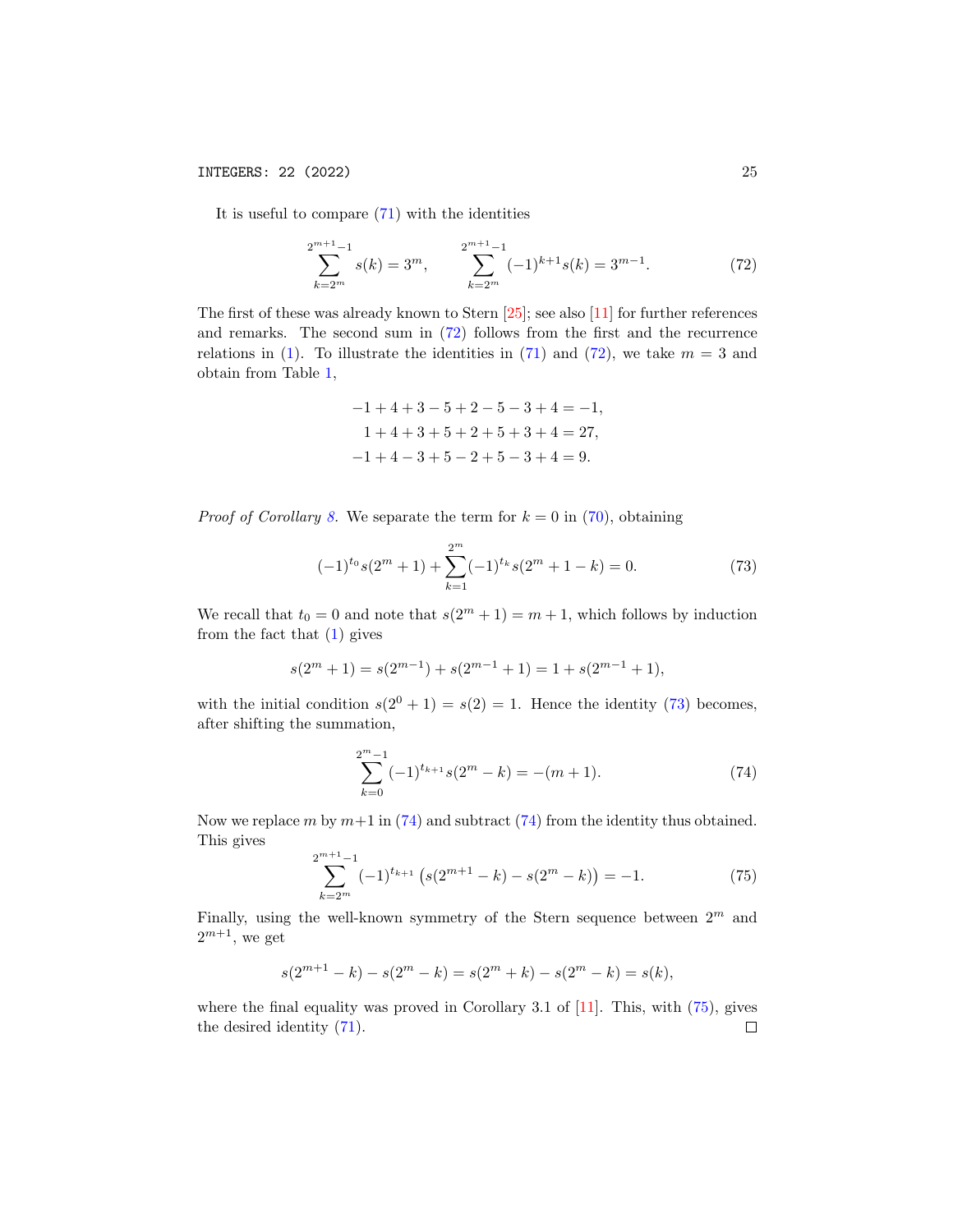**3.** Consider the  $8 \times 8$  submatrix  $R_8$  (see [\(6\)](#page-2-0)) and reflect it along the main antidiagonal. The resulting matrix turns out to be the inverse  $(R_8)^{-1}$ , up to signs. This is in fact true in general, as the following corollary shows.

<span id="page-25-0"></span>**Corollary 9.** For any integer  $m \geq 1$  we have

$$
\left(R_{2^m}^{-1}\right)_{n,k} = (-1)^{t_{n-k}} \left(R_{2^m}\right)_{2^m+1-k,2^m+1-n},\tag{76}
$$

where  $(t_n)$  is the Prouhet-Thue-Morse sequence.

*Proof.* It is clear that the reflection of the matrix entry with index  $(n, k)$ , i.e., row *n* and column  $k, 1 \le n, k \le 2^m$ , is the entry with index  $(2^m + 1 - k, 2^m + 1 - n)$ , and vice versa. Now by [\(14\)](#page-4-0) or [\(18\)](#page-5-1) we have  $R_{k,j} = \binom{j-1}{k-j}^*$ , and thus

$$
(R_{2m})_{2m+1-k,2m+1-n} = {2m - n \choose n-k}^*.
$$

Hence by Theorem [1](#page-3-2) we are done if we can show that

$$
\binom{2^m - n}{n - k} \equiv \binom{2n - k - 1}{n - k} \pmod{2}, \qquad 1 \le k \le n \le 2^m.
$$

This can be done in the same way as in the proof of  $(31)$ ; we leave the details to the reader.  $\Box$ 

4. The matrix  $R$  can also be used to visualize an identity satisfied by the Stern polynomials  $s(n; x)$  defined by [\(2\)](#page-1-2) and [\(3\)](#page-1-3). We divide the submatrix  $R_{16}$  into 4 blocks as follows.

| $\bullet$ | 1            |                                                                 |             |           |               |                                                                     |              |           |                          |              |              |        |   |   |  |
|-----------|--------------|-----------------------------------------------------------------|-------------|-----------|---------------|---------------------------------------------------------------------|--------------|-----------|--------------------------|--------------|--------------|--------|---|---|--|
| $\bullet$ | $\mathbf{1}$ | 1                                                               |             |           |               |                                                                     |              |           |                          |              |              |        |   |   |  |
| $\bullet$ | $\bullet$    | $\sim 100$                                                      | 1           |           |               |                                                                     |              |           |                          |              |              |        |   |   |  |
| ٠         | $\bullet$ .  | $\mathbf{1}$                                                    | $\mathbf 1$ | 1         |               |                                                                     |              |           |                          |              |              |        |   |   |  |
|           | $\bullet$    | $\bullet$ .                                                     | 1           | $\sim$    | 1             |                                                                     |              |           |                          |              |              |        |   |   |  |
| $\bullet$ | $\bullet$    | $\bullet$ .                                                     | 1           | $\sim$    | 1             | 1                                                                   |              |           |                          |              |              |        |   |   |  |
| ٠         | $\bullet$    | $\bullet$                                                       | $\bullet$ . | $\bullet$ |               | $\bullet$ . In the $\bullet$                                        | 1            |           |                          |              |              |        |   |   |  |
|           | $\bullet$    | $\bullet$                                                       | $\bullet$   | 1         | $\sim$ $\sim$ | $\mathbf{1}$                                                        | $\mathbf{1}$ | 1         |                          |              |              |        |   |   |  |
| ٠         | $\bullet$    | $\bullet$ .<br><br><br><br><br><br><br><br><br><br><br><br>     | $\bullet$   | $\bullet$ | 1             | $\sim$                                                              | 1            | $\sim$    | 1                        |              |              |        |   |   |  |
| ٠         | $\bullet$    | $\bullet$ .<br><br><br><br><br><br><br><br><br><br><br><br><br> | $\bullet$   | $\bullet$ | $\mathbf{1}$  | $\mathbf{1}$                                                        | $\mathbf{1}$ | $\sim$    | $\mathbf{1}$             | 1            |              |        |   |   |  |
|           | $\bullet$    | $\bullet$                                                       | $\bullet$   | $\bullet$ |               | $\bullet$ .<br><br><br><br><br><br><br><br><br><br><br><br><br><br> | $\mathbf 1$  | $\sim$    | <b>Contract Contract</b> | $\bullet$    | 1            |        |   |   |  |
|           |              |                                                                 |             |           |               |                                                                     |              |           |                          |              |              |        |   |   |  |
| ٠         | $\bullet$    | $\bullet$                                                       | $\bullet$   | $\bullet$ | $\bullet$     | $\mathbf{1}$                                                        | $\mathbf{1}$ | $\bullet$ | $\bullet$                | $\mathbf{1}$ | $\mathbf{1}$ | 1      |   |   |  |
| ٠         | $\bullet$    | $\bullet$                                                       | $\bullet$   | $\bullet$ |               | $\bullet$ . In the $\bullet$                                        | 1            | $\sim$    | $\bullet$                | $\sim 100$   | $\mathbf{1}$ | $\sim$ | 1 |   |  |
|           |              |                                                                 | $\bullet$   |           | ٠             | $\bullet$                                                           | $\mathbf{1}$ | $\bullet$ | $\bullet$                | $\bullet$    | 1            | $\sim$ | 1 | 1 |  |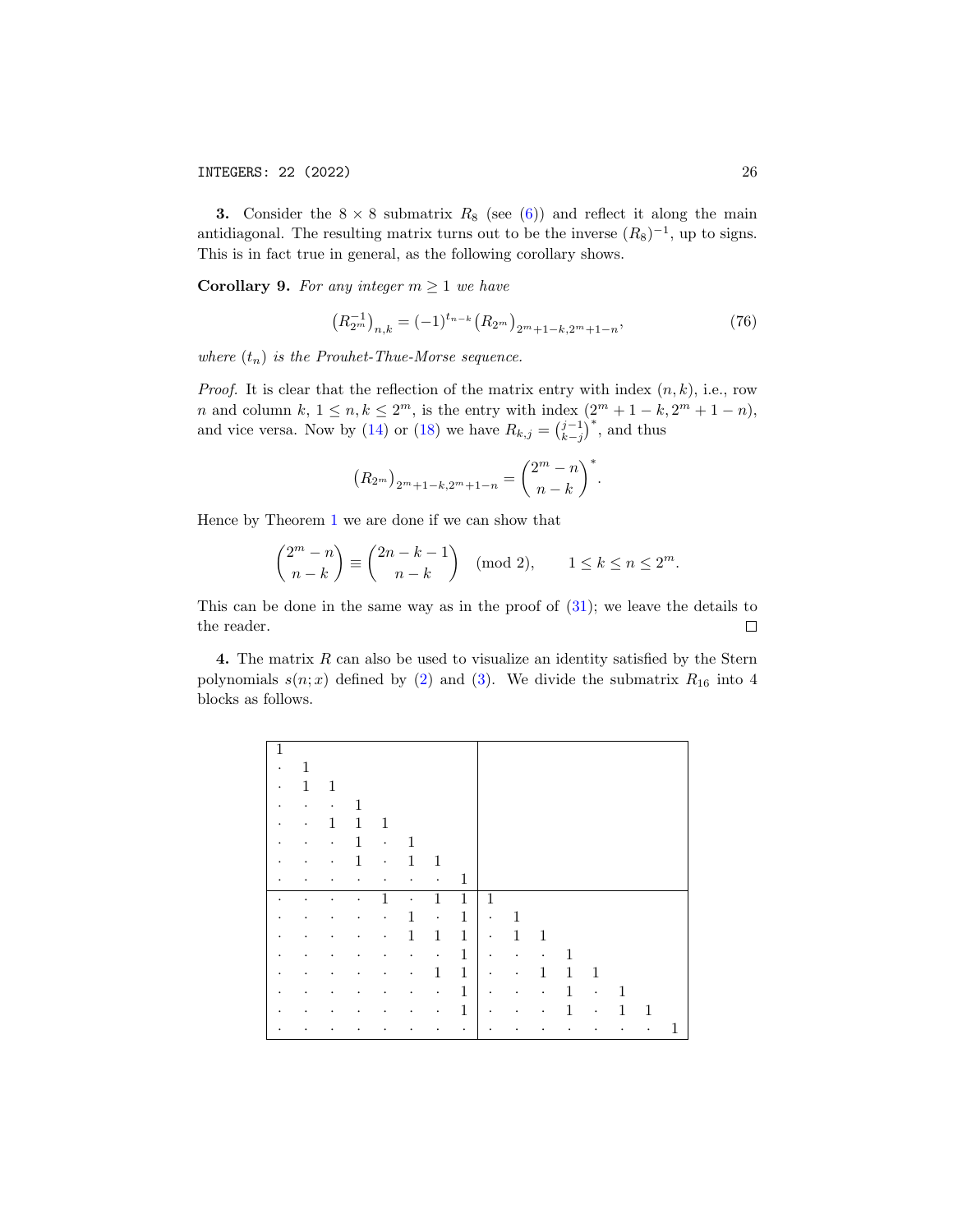Then, using the definition of  $R$ , as given just before  $(6)$ , we can read off the identities

<span id="page-26-0"></span>
$$
s(8+j;x) = s(j;x) + x^j \cdot s(8-j;x), \qquad 0 \le j \le 8. \tag{77}
$$

If we take, for instance,  $j = 5$ , then  $s(13; x) = s(5; x) + x^j \cdot s(3; x)$  or, by Table 1,

$$
1 + x + x2 + x5 + x6 = (1 + x + x2) + x5(1 + x);
$$

recall that the rows of  $R$  must be read from right to left, beginning at the main diagonal, in order to obtain the coefficients of the Stern polynomials. The identity [\(77\)](#page-26-0) is a special case of Lemma 2.1 in [\[11\]](#page-28-2): For any  $m \ge 0$  and  $0 \le j \le 2^m$  we have

$$
s(2m + j; x) = s(j; x) + xj \cdot s(2m - j; x).
$$

5. As mentioned at the beginning of Section [4,](#page-11-0) the diagonal sums for the various infinite matrices diverge. However, we observe that in the case of the matrix  $R$ (see  $(6)$ ), every entry in the main diagonal is 1, and so is every second entry in the first subdiagonal. Furthermore, two out of four entries in the second subdiagonal and one out of four entries in the third subdiagonal are 1; hence the sequence of ratios of entries 1 among all entries begins with 1, 2, 2, 4. As we will see, it is no coincidence that this is the beginning of Gould's sequence  $G(n) := 2^{d(n)}$ , where  $d(n)$  is the sum of digits in the binary expansion of n; see [\[21,](#page-29-0) A001316]. We recall that the sequence  $G(n)$  already occurred as column sums of R in [\(42\)](#page-13-2).

Corollary 10. The ratio of nonzero entries among all entries in the nth diagonals of the infinite matrices R,  $R^{-1}$ , S, and  $S^{-1}$  is  $1/G(n)$ , where  $(G(n))_{n\geq 0}$  is Gould's sequence and the main diagonal corresponds to  $n = 0$ .

Proof. We use three facts that are likely known, but for the sake of completeness we indicate how to prove them. First, for any  $m \geq 0$  the finite Sierpinski matrix  $S_{2<sup>m</sup>}$  is symmetric about its main antidiagonal; see [\(61\)](#page-21-1). This can be stated as

<span id="page-26-1"></span>
$$
\binom{j}{n}^* = \binom{2^m - 1 - n}{2^m - 1 - j}^*, \qquad 0 \le j, n \le 2^m - 1.
$$
 (78)

The identity [\(78\)](#page-26-1) can be proved by writing the right-hand binomial coefficient (without the asterisk) in terms of factorials, then cancel equal factors in numerator and denominator, and finally proceed as we did in the proof of [\(36\)](#page-10-2).

Second, for  $m \geq 0$  we require the identity

<span id="page-26-2"></span>
$$
G(n) \cdot G(2m - 1 - n) = 2m, \qquad 0 \le n \le 2m - 1.
$$
 (79)

By definition of  $G(n)$ , this identity is equivalent to  $d(n) + d(2<sup>m</sup> - 1 - n) = m$  which, in turn, follows from the fact that the binary expansion of  $2^m - 1$  consists of m digits 1.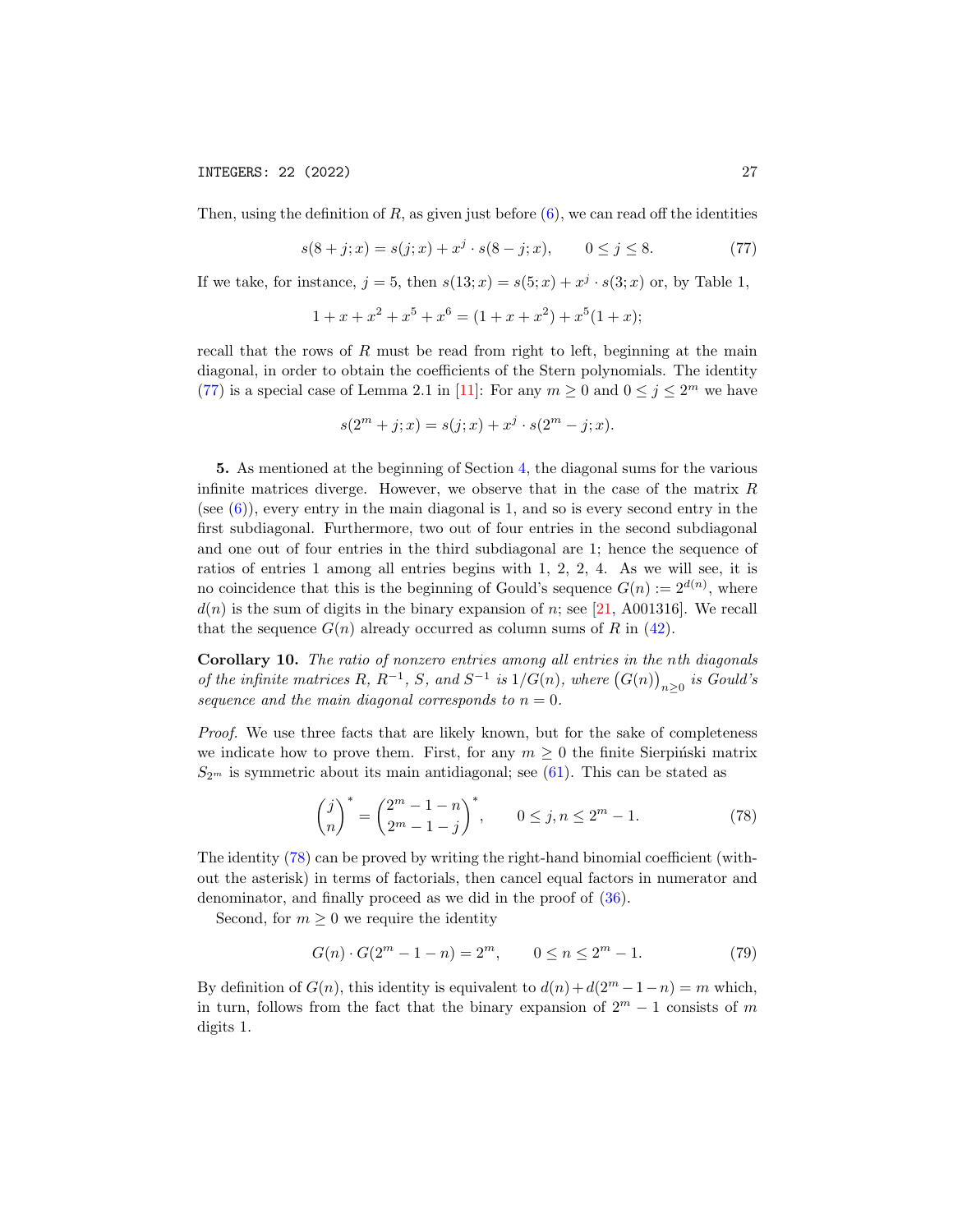INTEGERS: 22 (2022) 28

Third, it follows from Lucas's congruence  $(28)$ , with j replaced by n and k replaced by j, that for a fixed  $n < 2<sup>m</sup>$ , the term  $\binom{j}{n}^*$  is periodic with period  $2<sup>m</sup>$ .

To prove the statement of the corollary, we first recall that  $R_{n,k} = \binom{k-1}{n-k}^*$ , so that the j<sup>th</sup> term of the *n*<sup>th</sup> diagonal ( $n \geq 0$ ) is

<span id="page-27-0"></span>
$$
R_{n+j,j} = \binom{j-1}{n}^*, \qquad j = 1, 2, 3, \dots
$$
 (80)

Now let m be the smallest integer such that  $n \leq 2^m - 1$ ; then the terms in [\(80\)](#page-27-0) form column  $n + 1$  of the Sierpiński matrix  $S_{2<sup>m</sup>}$ . So, by [\(78\)](#page-26-1) we get

$$
R_{n+j,j} = \binom{2^m - 1 - n}{2^m - j}^*,\tag{81}
$$

and by definition of Gould's sequence there are  $G(2^m-1-n)$  terms among the  $2^m$ terms  $j = 1, 2, ..., 2^m$  that are 1. By [\(79\)](#page-26-2) this number is  $2^m/G(n)$ ; so the proportion of 1s is  $1/G(n)$ , and by periodicity this holds for the entire nth diagonal.

To deal with the remaining three matrices, we note that Theorem [1](#page-3-2) and Section [5](#page-16-0) give, respectively,

<span id="page-27-1"></span>
$$
\left| \left( R^{-1} \right)_{n+j,j} \right| = \binom{2n+j-1}{n}^*, \quad S_{n+j,j} = \left| \left( S^{-1} \right)_{n+j,j} \right| = \binom{n+j-1}{n}^*. \tag{82}
$$

Since the right-hand sides of the identities in [\(82\)](#page-27-1) are just shifted versions of the right-hand side of [\(80\)](#page-27-0), the periodicity property shows that the statement of the corollary also holds for  $R^{-1}$ , S, and  $S^{-1}$ .  $\Box$ 

6. In this paper we have come across several "Stern-like" sequences. All of them are listed in the OEIS [\[21\]](#page-29-0), with an appropriate shift in some cases. We list them in Table 5, with references to where they occur.

| $a(2n) =$ | $a(2n+1) =$      | a(1), a(2) | Eqn. | <b>OEIS</b> | Remarks                          |
|-----------|------------------|------------|------|-------------|----------------------------------|
| a(n)      | $a(n) + a(n+1)$  | 1, 1       | (1)  | A002487     | Stern                            |
| a(n)      | $1-a(n)$         | 1, 1       | (9)  | A010060     | P.-Thue-Morse                    |
| a(n)      | $2 \cdot a(n)$   | 2, 2       | (42) | A001316     | $c_{n+1}(R)$ ; Gould             |
| $a(n-1)$  | $a(n) + a(n+1)$  | 1, 0       | (43) | A106345     | $a_n(R)$                         |
| $-a(n+1)$ | $a(n) + a(n+1)$  | 1, 0       | (47) | A342682     | $a_n(R^{-1})$                    |
| $-a(n)$   | $a(n) + a(n+1)$  | $1, -1$    | (66) | A049347     | $a_n(S^{-1}); \overline{1,-1,0}$ |
| a(n)      | $2 \cdot a(n+1)$ | 1, 1       | (68) | A080100     | $r_n( R^{-1} )$                  |

Table 5: Stern-like sequences and their occurrences.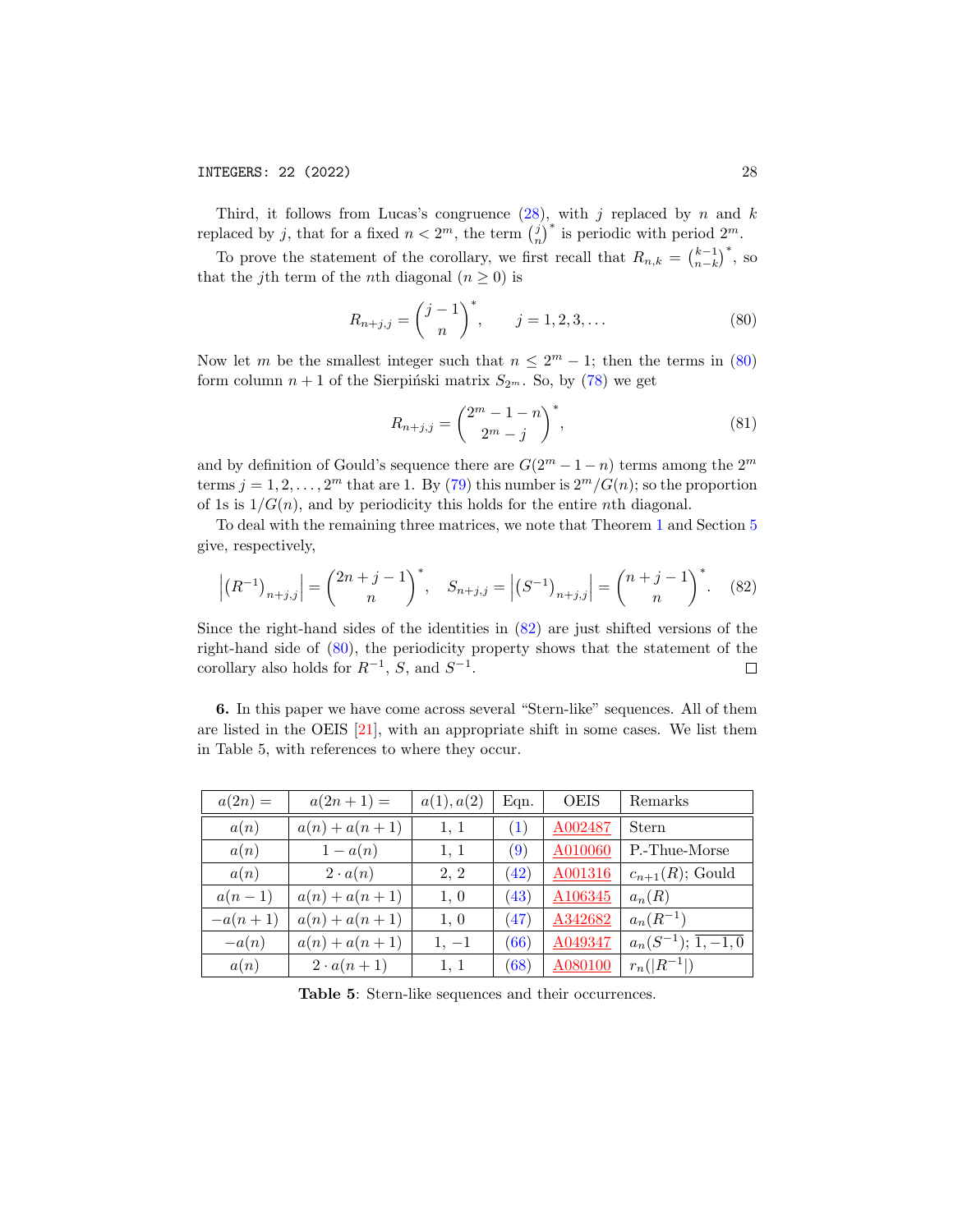#### References

- <span id="page-28-11"></span>[1] J. P. Allouche and J. Shallit, The ubiquitous Prouhet-Thue-Morse sequence. In: Sequences and Their Applications (Singapore, 1998), 1–16, Springer Ser. Discrete Math. Theor. Comput. Sci., Springer, London, 1999.
- <span id="page-28-4"></span>[2] J. P. Allouche and J. Shallit, Automatic Sequences. Theory, Applications, Generalizations, Cambridge University Press, Cambridge, 2003.
- [3] R. Bacher and R. Chapman, Symmetric Pascal matrices modulo p, European J. Combin. 25 (2004), no. 4, 459–473.
- <span id="page-28-8"></span>[4] R. Brawer and M. Pirovino, The linear algebra of the Pascal matrix, Linear Algebra Appl. 174 (1992), 13–23.
- <span id="page-28-0"></span>[5] N. Calkin, H. S. Wilf, Recounting the rationals, Amer. Math. Monthly 107 (2000), no. 4, 360–363.
- <span id="page-28-14"></span>[6] D. Callan, Sierpinski's triangle and the Prouhet-Thue-Morse word, Preprint, 2006. arXiv:math/0610932v3 [math.CO]
- <span id="page-28-5"></span>[7] L. Carlitz, Single variable Bell polynomials, Collect. Math. 14 (1960), 13–25.
- [8] M. Dennison, On properties of the general bow sequence, *J. Integer Seq.* 22 (2019), Article 19.2.7, 22 pp.
- <span id="page-28-12"></span>[9] E. Deutsch and L. Shapiro, A survey of the Fine numbers, Discrete Math. 241 (2001), no. 1–3, 241–265.
- <span id="page-28-7"></span>[10] K. Dilcher and L. Ericksen, Hyperbinary expansions and Stern polynomials, Electron. J. Combin. 22 (2015), no. 2, Paper 2.24, 18 pp.
- <span id="page-28-2"></span>[11] K. Dilcher and K. B. Stolarsky, A polynomial analogue to the Stern sequence, Int. J. Number Theory 3 (2007), no. 1, 85–103.
- <span id="page-28-3"></span>[12] K. Dilcher and K. B. Stolarsky, Stern polynomials and double-limit continued fractions, Acta Arith. 140 (2009), no. 2, 119–134.
- [13] E. Ferrand, An analogue of the Thue-Morse sequence, Electron. J. Combin. 14 (2007), no. 1, Research Paper 30, 10 pp.
- <span id="page-28-6"></span>[14] C. Giuli, R. Giuli, A primer on Stern's diatomic sequence, Part III: Additional results, Fibonacci Quart. 17 (1979), 318–320.
- <span id="page-28-13"></span>[15] J. W. L. Glaisher, On the residue of a binomial-theorem coefficient with respect to a prime modulus, Quart. J. Pure Appl. Math. 30 (1899), 150–156.
- <span id="page-28-9"></span>[16] H. W. Gould, Combinatorial Identities, revised edition (Gould Publications, 1972).
- <span id="page-28-10"></span>[17] A. Granville, Arithmetic properties of binomial coefficients. I. Binomial coefficients modulo prime powers. Organic mathematics (Burnaby, BC, 1995), 253–276, CMS Conf. Proc., 20, Amer. Math. Soc., Providence, RI, 1997.
- <span id="page-28-1"></span>[18] S. Klavžar, U. Milutinović, and C. Petr, Stern polynomials, Adv. in Appl. Math. 39 (2007), 86–95.
- [19] D. H. Lehmer, On Stern's diatomic series, Amer. Math. Monthly 36 (1929), 59–67.
- <span id="page-28-15"></span>[20] S. Northshield, Sums across Pascal's triangle mod 2, Congr. Numer. 200 (2010), 35–52.